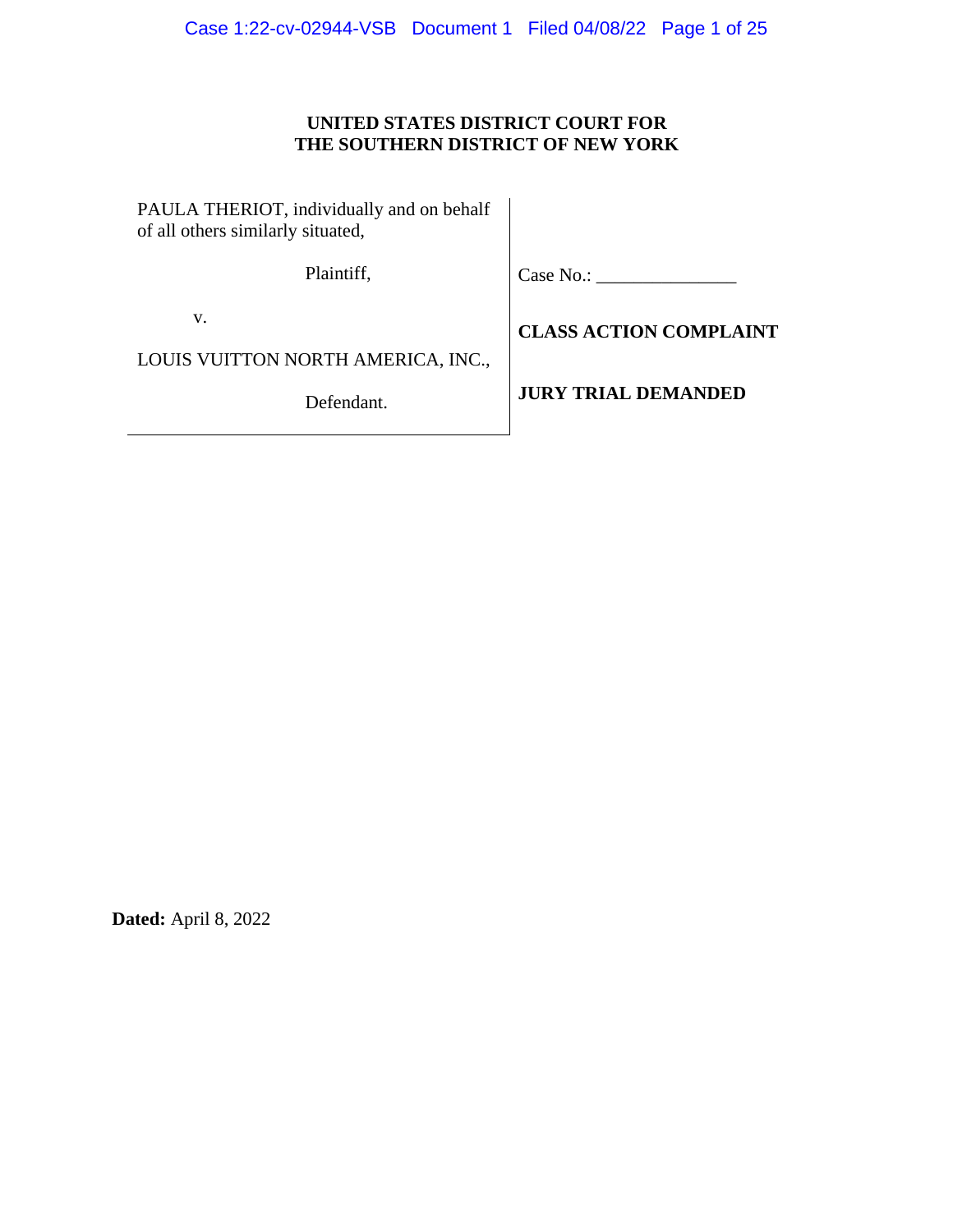Paula Theriot ("Plaintiff"), individually and on behalf of all others similarly situated (collectively, the "Class," as more fully defined below), bringsthis Class Action Complaint against Defendant Louis Vuitton North America, Inc. ("LVNA" or "Defendant"), and, based upon Plaintiff's personal knowledge, investigation by retained counsel, and personal belief, alleges as follows:

## **NATURE OF THE CASE**

1. When consumers shop for products, they expect that companies will follow the law in promoting and advertising those products.

2. Consumers expect that, if they are sharing their data with companies in connection with a potential transaction, the companies will be transparent about what data is being collected, how it is being used, and by whom.<sup>1</sup> This is particularly the case when companies collect what has come to be known as "biometric data."

3. Facial scanning technology, which is used for anything from applying filters to photographs to verifying a user's identity, uses biometric data. Fingerprint authentication, where a user's fingerprint is used in lieu of a password or key, is another type of technology that uses biometric data.

4. While more than half of consumers are comfortable using fingerprint scans,<sup>2</sup> consumers have substantial privacy concerns regarding the use of facial scanning. According to a recent survey, more than 80% of consumers are uncomfortable with apps storing images of their

<sup>&</sup>lt;sup>1</sup> Lisa Joy Rosner, How Biometric Data Will Shift The Privacy Conversation, *Forbes* (July 2, 2019), *available at* https://www.forbes.com/sites/forbescommunicationscouncil/2019/07/02/how-biometric-datawill-shift-the-privacy-conversation/?sh=38b3ce093f4c.

<sup>&</sup>lt;sup>2</sup> New Survey on Biometric Technology Shows Consumers Are OK With Some Forms and Wary of Others, *UT News* (May 3, 2018), https://news.utexas.edu/2018/05/03/new-survey-on-consumer-attitudes-towardbiometric-technology/.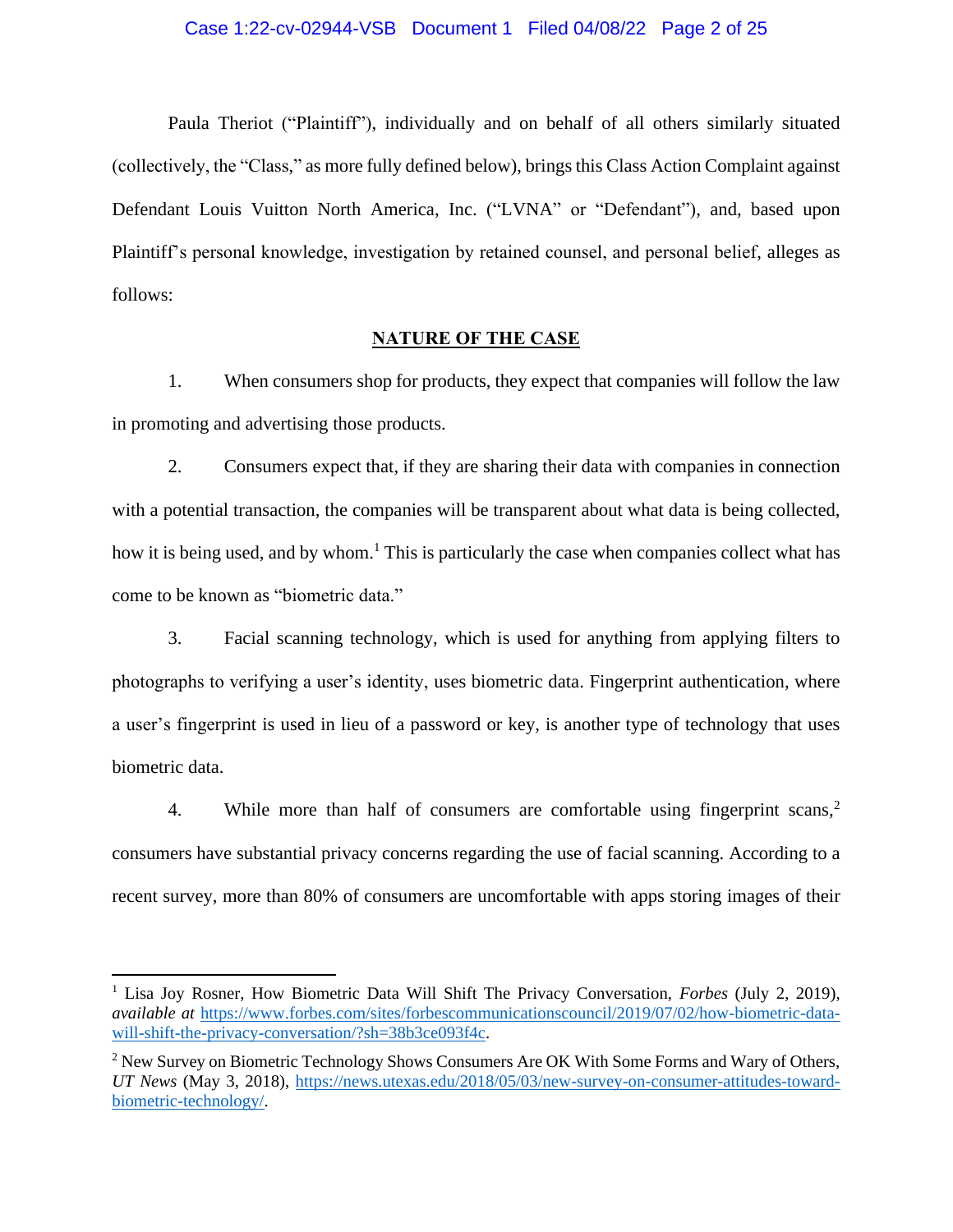### Case 1:22-cv-02944-VSB Document 1 Filed 04/08/22 Page 3 of 25

faces.<sup>3</sup> And for good reason: for example, in the not-too-distant past, a relatively unknown company, Clearview AI, scraped user photos from social media companies' databases, and used facial-recognition technology on those photos to compile a database for secret and illicit surveillance purposes.<sup>4</sup>

5. In response to the ever-increasing prevalence and proliferation of biometric information collection (whether lawful or not), the Illinois General Assembly passed the Biometric Information Privacy Act of 2008, 740 Ill. Comp. Stat. 14, *et seq*. ("BIPA").

6. BIPA recognizes that because biometric information is "unlike other unique identifiers that are used to access finances or other sensitive information," in that it cannot be changed and is "biologically unique to the individual," special protections needed to be placed upon its use, collection, retention, and destruction.

7. In the language of the BIPA statute itself, the Illinois General Assembly directly addressed the public's stake in this important sphere of data privacy, noting that "[a]n overwhelming majority of members of the public *are weary of the use of biometrics when such information is tied to finances and other personal information.*" 740 Ill. Comp. Stat. 14/5 (emphasis added).

8. Recognizing that typical consumers are not equipped to defend themselves from large corporations bent on acquiring and monetizing their most private, unchangeable information, the Illinois Legislature, by enacting BIPA, gave consumers a powerful, protective tool.

<sup>3</sup> Danielle Commisso, Concerns Grow Over Consumer Privacy and Facial Recognition Tech, Civic Science (Apr. 20, 2021), *available at* https://civicscience.com/concerns-grow-over-consumer-privacy-and-facialrecognition-

tech/#:~:text=Like%20most%20new%20technologies%2C%20younger%20generations%20are%20more, facial%20recognition%20use%20on%20social%20media%20and%20apps.

<sup>4</sup> Will Knight, Clearview AI Has New Tools to Identify You in Photos, *Wired* (Oct. 4, 2021), *available at*  Clearview AI Has New Tools to Identify You in Photos | WIRED.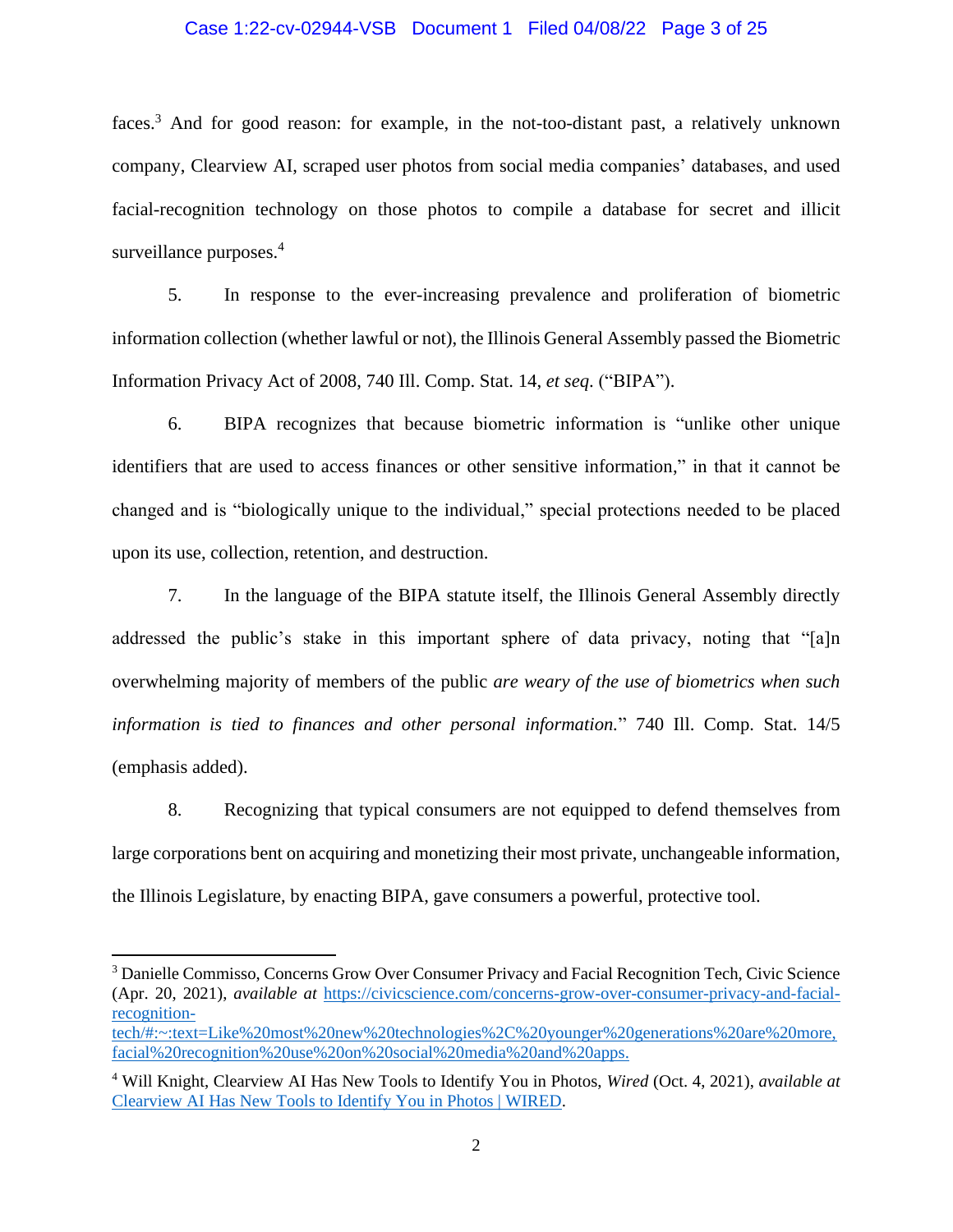### Case 1:22-cv-02944-VSB Document 1 Filed 04/08/22 Page 4 of 25

9. Despite consumer concerns regarding facial-scanning technology, and BIPA's clear mandate, LVNA—the North American subsidiary of LVMH Moët Hennessy – Louis Vuitton SE, a multi-billion-dollar company that has been characterized as "the world's most valuable luxury brand"<sup>5</sup>—has refused, and continues to refuse, to inform users that it is using technology on its website to collect their biometric facial scans, and neither informs users that their biometric identifiers are being collected, nor asks for their consent.

10. LVNA sells the image of luxury to consumers, inviting them to virtually "try on" its designer eyewear through its website's "Virtual Try-On" feature. Through this feature, visitors to LVNA's website—including Plaintiff and the other Class members—are able to view themselves in a pair of expensive, designer sunglasses. All a user has to do is enable their computer or phone camera to take a photo to be used by the website or upload their photo to the website.

11. But, unbeknownst to its website users—including Plaintiff and the other Class members—LVNA collects detailed and sensitive biometric identifiers and information, including complete facial scans, of its users through the Virtual Try-On tool, and it does this without first obtaining their consent, or informing them that this data is being collected.

12. LVNA also fails to disclose to visitors of its website who use the Virtual Try-On tool—including Plaintiff and the other Class members—that their biometric information or biometric identifiers are being collected or stored.

13. LVNA also fails to provide users of a specific purpose for the collection of their biometric information or biometric identifiers, or a schedule setting out the length of time during

<sup>&</sup>lt;sup>5</sup> Jamie Weiss, Louis Vuitton's Digital Moves Evidence That Luxury Brands Are Finally Taking E-Commerce Seriously, *DMARGE* (Dec. 1, 2020), https://www.dmarge.com/2020/12/lvmh-taking-ecommerce-seriously.html.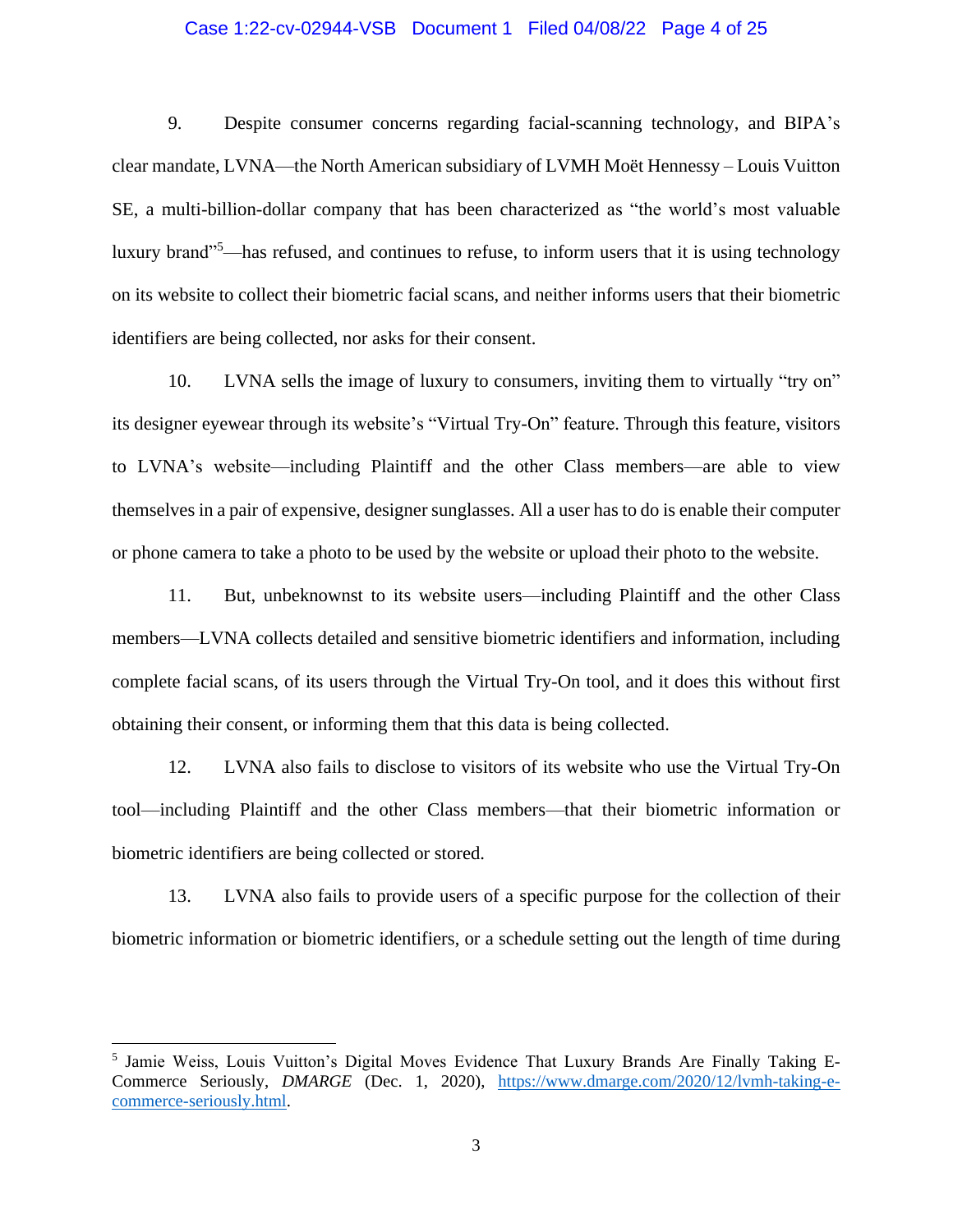#### Case 1:22-cv-02944-VSB Document 1 Filed 04/08/22 Page 5 of 25

which that biometric information or biometric identifiers will be collected, stored, used, or will be destroyed.

14. LVNA has violated BIPA—and continues to violate BIPA—each and every time a website visitor based in Illinois uses the Virtual Try-On tool, because LVNA continues to collect and store or facilitate the storage of biometric information or biometric identifiers without disclosure to or consent of any of the consumers who try on glasses on their website, necessarily using LVNA's Virtual Try-On tool to do so.

15. As a result of LVNA's BIPA violations—violations that are ongoing and continue through the present day—Plaintiff, individually and on behalf of the other Class members, asks the Court to impose upon LVNA the BIPA-mandated statutory penalties relating to the collection, storage, and disclosure of Plaintiff's biometric identifiers and biometric information, as well as injunctive relief requiring LVNA's destruction of already-collected and stored information, and its adoption of disclosures which inform consumers about LVNA's collection of their biometric data and identifiers.

#### **JURISDICTION AND VENUE**

16. This Court has jurisdiction over this action pursuant to the Class Action Fairness Act, 28 U.S.C. § 1332, because: (a) this is a proposed class action in which there are at least 100 Class members; (b) the parties are minimally diverse, as Plaintiff and Defendant are domiciled in different states; and (c) the combined claims of Class members exceed \$5,000,000, exclusive of interest, attorneys' fees, and costs.

17. This Court has personal jurisdiction over LVNA because LVNA regularly conducts business throughout New York, and its principal place of business is in New York.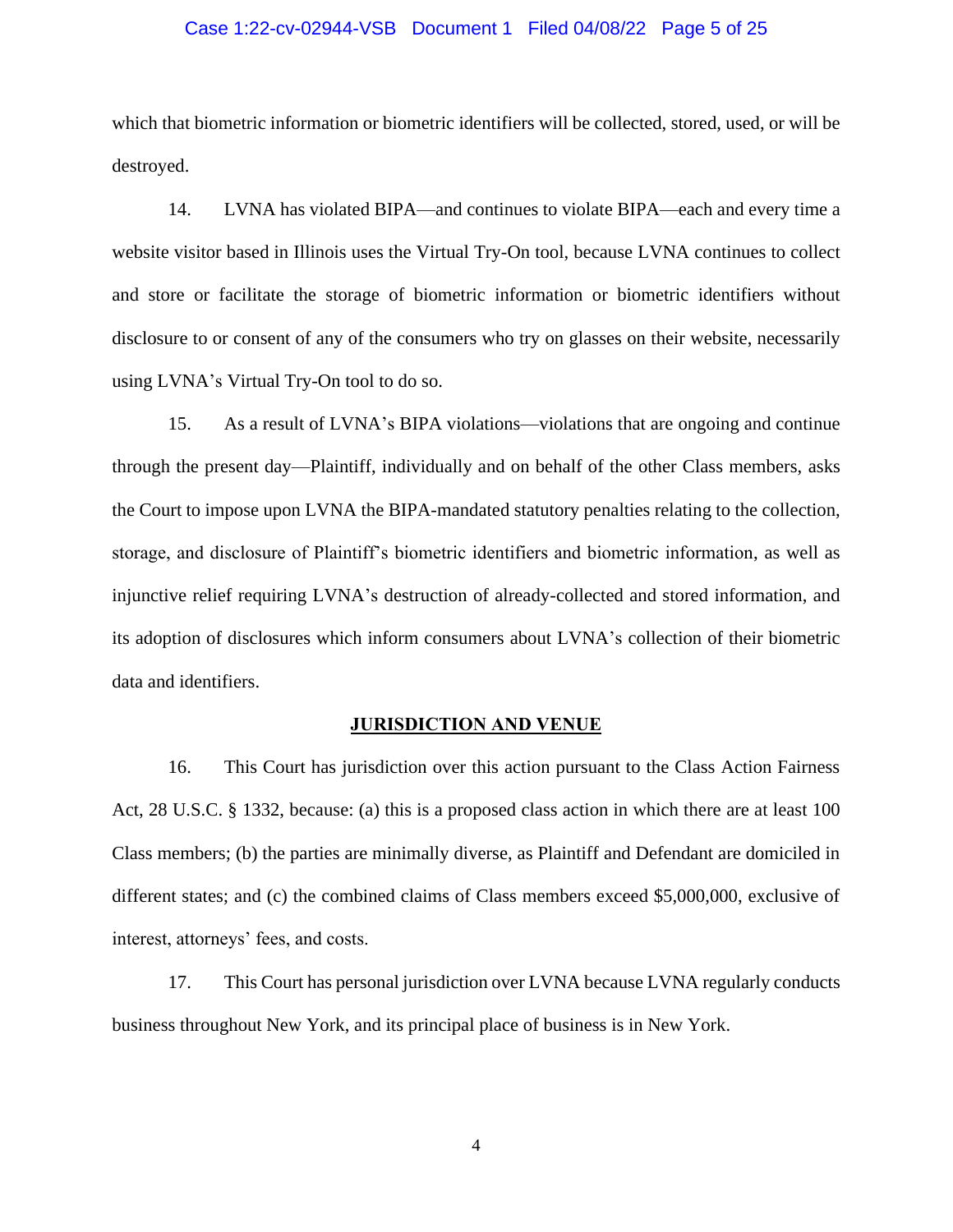### Case 1:22-cv-02944-VSB Document 1 Filed 04/08/22 Page 6 of 25

18. Venue is also appropriate in this District because, although Plaintiff did not view or consent to the Terms and Conditions ("Terms") on LVNA's website, and disputes whether they are operative over her claims, the Terms require that any action brought against LVNA be brought "in the state and federal courts of the State of New York" and establishes as the "venue for the adjudication or disposition of any such claim, action or dispute will be in the City of New York, New York."

#### **PARTIES**

### *Plaintiff*

19. Paula Theriot is a citizen and a resident of the State of Illinois, residing at 719 South Grace Street, Marissa, Illinois 62257. While at that residence, Ms. Theriot used LVNA's website four times between November 3,2020 to December 19, 2021 to try on various different pairs of sunglasses, spending approximately one hour on LVNA's website each time that she used it.

20. All four times, Ms. Theriot accessed LVNA's Virtual Try-On tool on her phone, and used both the real-time Virtual Try-On feature, and the picture upload Virtual Try-On feature. Ms. Theriot briefly reviewed LVNA's website terms and conditions, but did not see any indication that her biometric information would be collected or distributed in those website terms and conditions. Ms. Theriot was also not informed by the Virtual Try-On tool that using the tool would allow LVNA to collect her biometric information and identifiers.

21. Ms. Theriot did not understand that LVNA would collect or distribute her biometric data, and she would not have used the Virtual Try-On tool had she been aware of this fact.

22. LVNA never obtained Ms. Theriot's informed, written consent to collect, transmit, store, or process her biometric information, nor did LVNA inform Ms. Theriot about the length of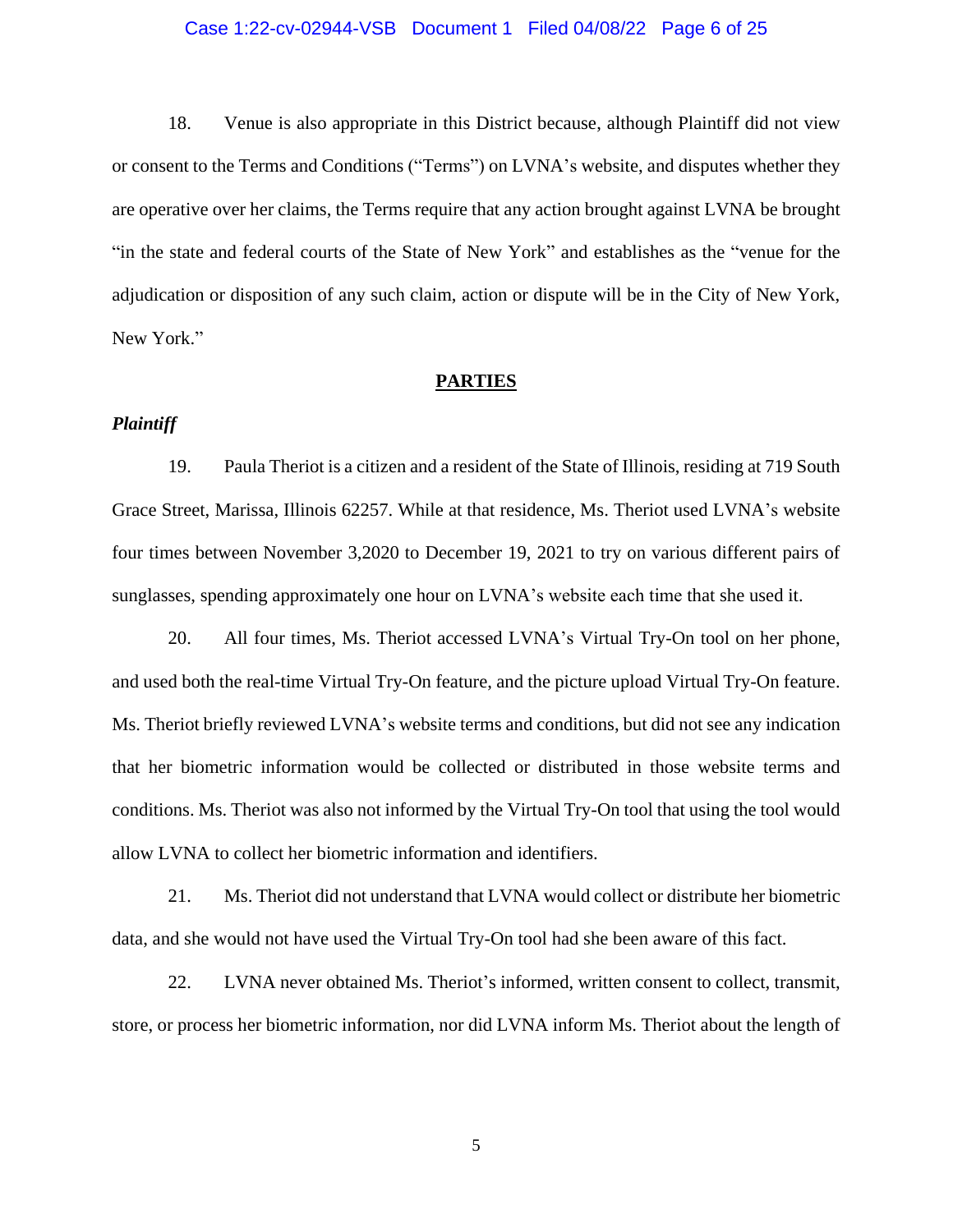### Case 1:22-cv-02944-VSB Document 1 Filed 04/08/22 Page 7 of 25

time her biometric information would be stored, when it would be destroyed, or that it would transfer her biometric information to a third party for processing.

23. Ms. Theriot never provided a written release to LVNA authorizing it to collect, store, or use her facial scans or facial geometry, and she was never informed, in writing or otherwise, about the purpose for collecting her biometric data.

24. Ms. Theriot does not remember seeing any terms of service or privacy policy when using the Virtual Try-On tool, nor does she remember LVNA making such policies readily accessible so that she could review them prior to using the Virtual Try-On tool.

#### *Defendant*

25. Louis Vuitton North America, Inc. is an American company, incorporated in Delaware, with its principal place of business at 1 East 57th Street, New York, New York 10022.

26. Louis Vuitton is a global luxury brand that markets and sells a variety of high-end products, ranging from luxury trunks and leather goods to ready-to-wear shoes, watches, jewelry, accessories, and—pertinent to this litigation—eyewear.

27. LVNA's parent company, LVMH Moët Hennessy – Louis Vuitton SE, had a \$36.77 billion valuation as of 2021, making Louis Vuitton the single most valuable luxury brand in the world, and the thirteenth most valuable brand worldwide across all sectors.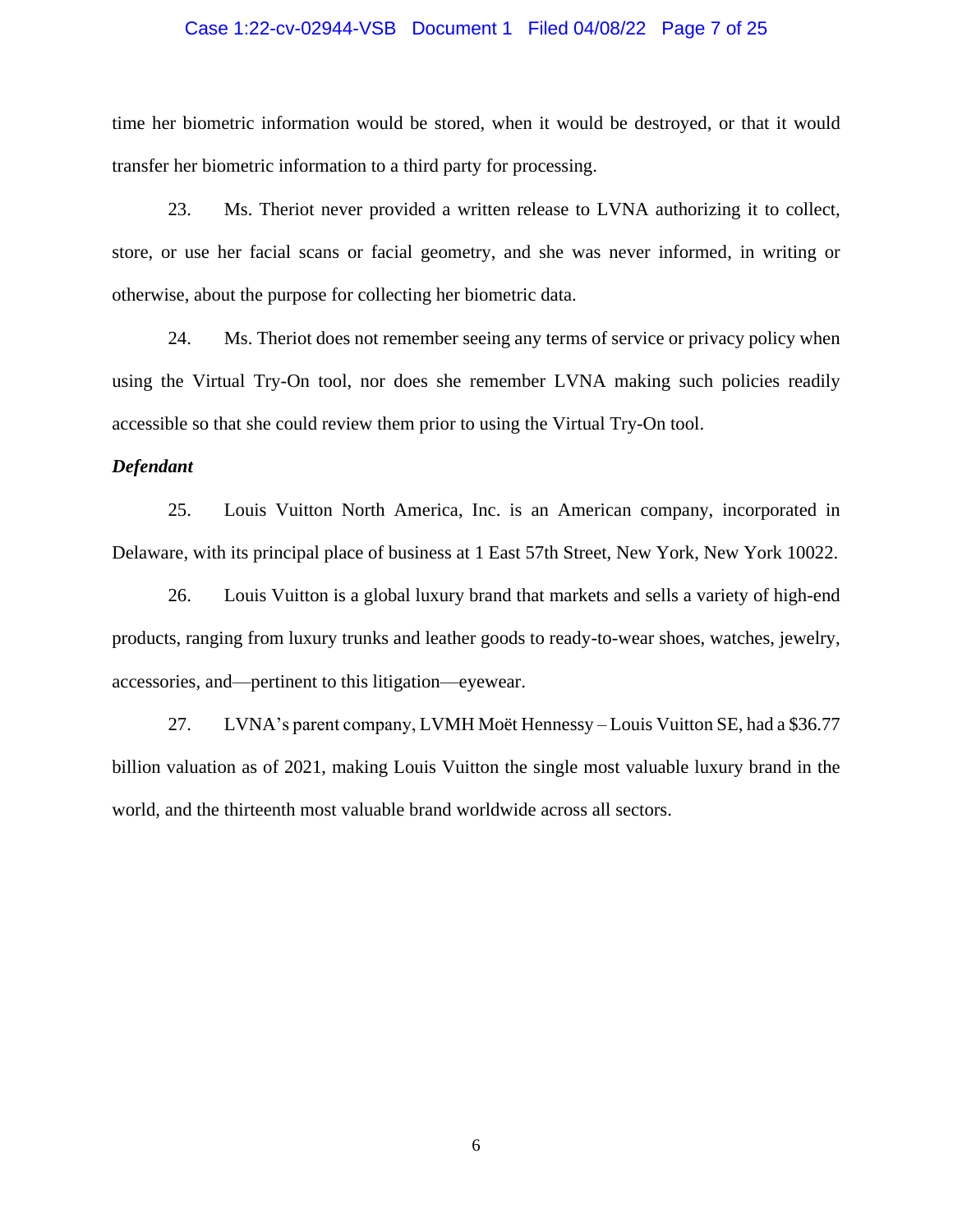### **FACTUAL ALLEGATIONS**

#### **A. BIPA'S Legal Framework**

28. The Illinois General Assembly enacted BIPA to protect the privacy rights of every Illinois resident who has their unique, biometric identifiers captured or retained by self-interested, profit-obsessed companies.

29. In enacting BIPA, the General Assembly found that the sensitivity of biometric information and identifiers warrants heightened protection because companies frequently collect it from individuals like Plaintiff and the other Class members. Specifically, the General Assembly found that "[b]iometrics are unlike other unique identifiers" like Social Security Numbers because they are "biologically unique to the individual" and cannot be changed if compromised. 740 Ill. Comp. Stat. 14/5(c).

30. Thus, a person whose biometrics are compromised "has no recourse" and "is at heightened risk for identify theft." *Id*.

31. When enacting BIPA, the General Assembly recognized that "[t]he full ramifications of biometric technology are not fully known." 740 Ill. Comp. Stat. 14/5(e). Therefore, "[t]he public welfare, security, and safety will be served by regulating the collection, use, safeguarding, handling, storage, retention, and destruction of biometric identifiers and information." 740 Ill. Comp. Stat. 14/5(f).

32. BIPA defines "biometric identifiers" as "a retina or iris scan, fingerprint, voiceprint, or scan of hand or face geometry." 740 Ill. Comp. Stat. 14/10.

33. "Biometric information" is identified as "any information, regardless of how it is captured, converted, stored, or shared, based on an individual's biometric identifier used to identify an individual." *Id*. Biometric information does not include information derived from items or procedures excluded under the definition of biometric identifiers. *Id*.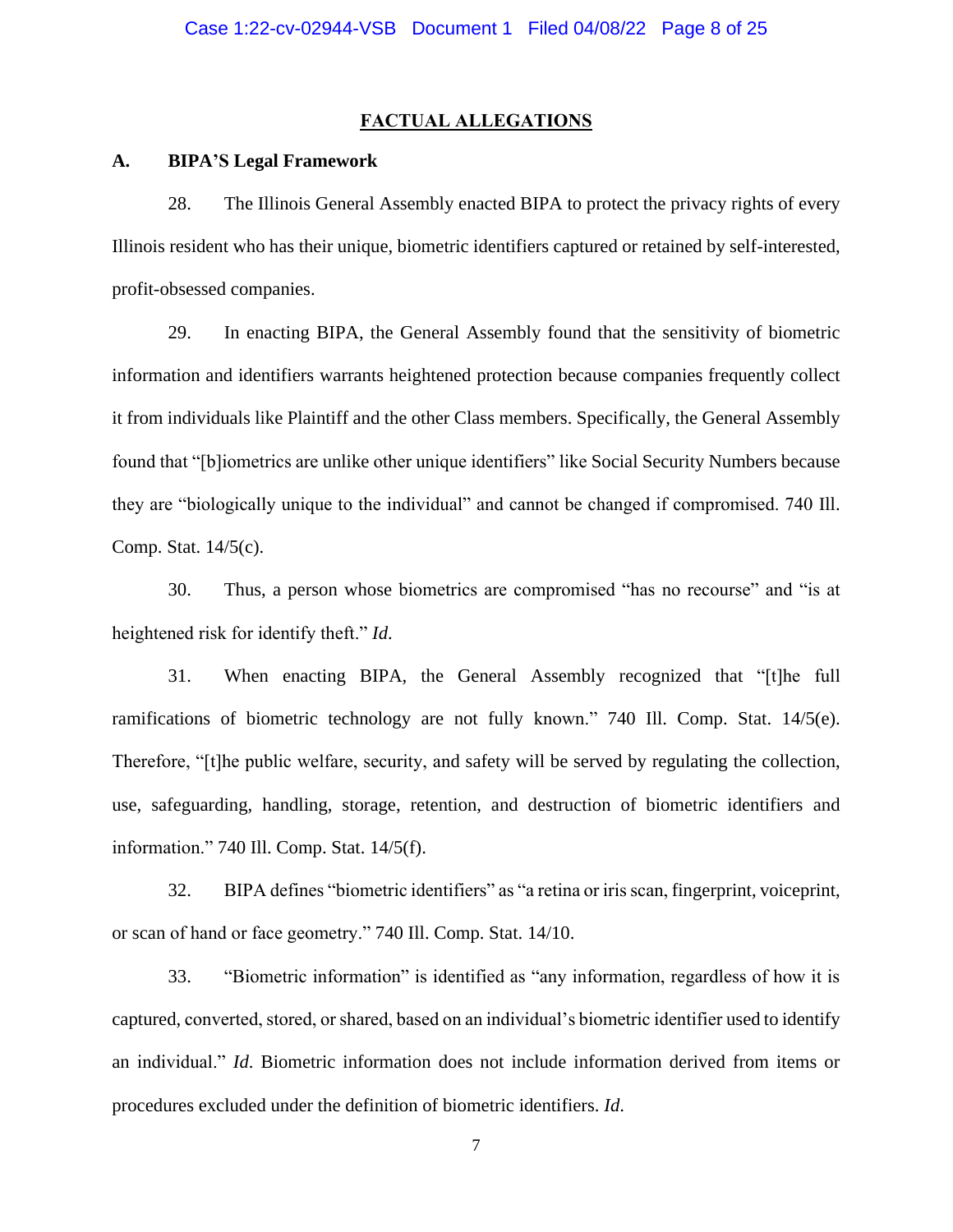### Case 1:22-cv-02944-VSB Document 1 Filed 04/08/22 Page 9 of 25

34. Accordingly, BIPA requires "private entities"—including companies like LVNA that collect certain biometric identifiers or biometric information, or cause such information and identifiers to be collected, to take a number of specific steps to safeguard the biometric data they collect, store, or capture.

35. Specifically, companies that collect the above-referenced biometric identifiers or biometric information, such as LVNA, must obtain informed consent from consumers prior to collecting such data from them, and they must publicly disclose to consumers their uses, retention of, and a schedule for destruction of the biometric information or identifiers that they do collect.

36. With respect to safeguarding biometrics, BIPA requires that private entities including companies like LVNA—that possess biometric identifiers or biometric information must:

[D]evelop a written policy, made available to the public, establishing a retention schedule and guidelines for permanently destroying biometric identifiers and biometric information when the initial purpose for collecting or obtaining such identifiers or information has been satisfied or within 3 years of the individual's last interaction with the private entity, whichever occurs first. Absent a valid warrant or subpoena issued by a court of competent jurisdiction, a private entity in possession of biometric identifiers or biometric information must comply with its established retention schedule and destruction guidelines.

*Id*. § 14/15(a).

37. BIPA also requires that private entities in possession of biometric identifiers or biometric information—including companies like LVNA—must safeguard such data "using the reasonable standard of care within the private entity's industry" and must "store, transmit, and protect from disclosure all biometric identifiers and biometric information in a manner that is the same as or more protective than the manner in which the private entity stores, transmits, and protects other confidential and sensitive information." *Id*. § 14/15(e).

38. With respect to informed consent, BIPA provides: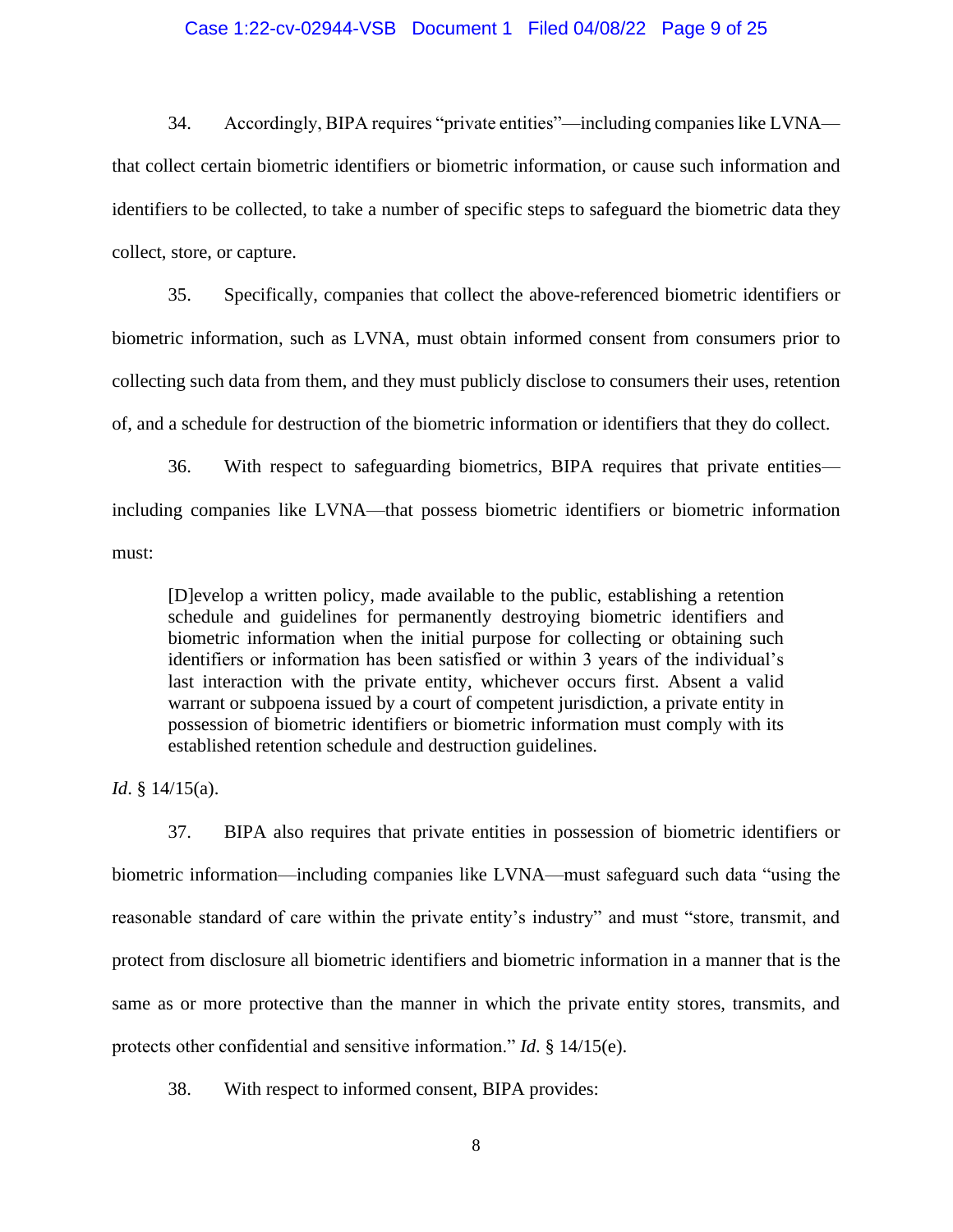No private entity may collect, capture, purchase, receive through trade, or otherwise obtain a person's or a customer's biometric identifier or biometric information, unless it first

(1) informs the subject or the subject's legally authorized representative in writing that a biometric identifier or biometric information is being collected or stored;

(2) informs the subject or the subject's legally authorized representative in writing of the specific purpose and length of term for which a biometric identifier or biometric information is being collected, stored, and used; and

(3) receives a written release executed by the subject of the biometric identifier or biometric information or the subject's legally authorized representative.

*Id*. § 14/15(6).

39. BIPA further provides that "[n]o private entity in possession of a biometric identifier or biometric information may sell, lease, trade, or otherwise profit from a person's or a customer's biometric identifier or biometric information." *Id*. § 14/l1(c).

40. Under BIPA, private entities—including companies like LVNA—are prohibited from disclosing, redisclosing, or otherwise disseminating a consumer's biometric identifier or biometric information (or causing it to be done) unless the consumer has consented to such disclosure or redisclosure. *Id*. § 14/15(d).

41. BIPA provides for statutory damages, injunctive relief, reasonable attorney's fees and costs, and other relief "as the State or federal court may deem appropriate" when a private entity violates a consumer's rights under the statute. *Id*. § 14/20. Where a violation is the result of a private entity's negligence, BIPA provides for the greater of actual damages or \$1,000 in liquidated damages per violation, and, if the violation was intentional or reckless, BIPA provides for the greater of actual damages and liquidated damages of \$5,000 per violation. *Id*.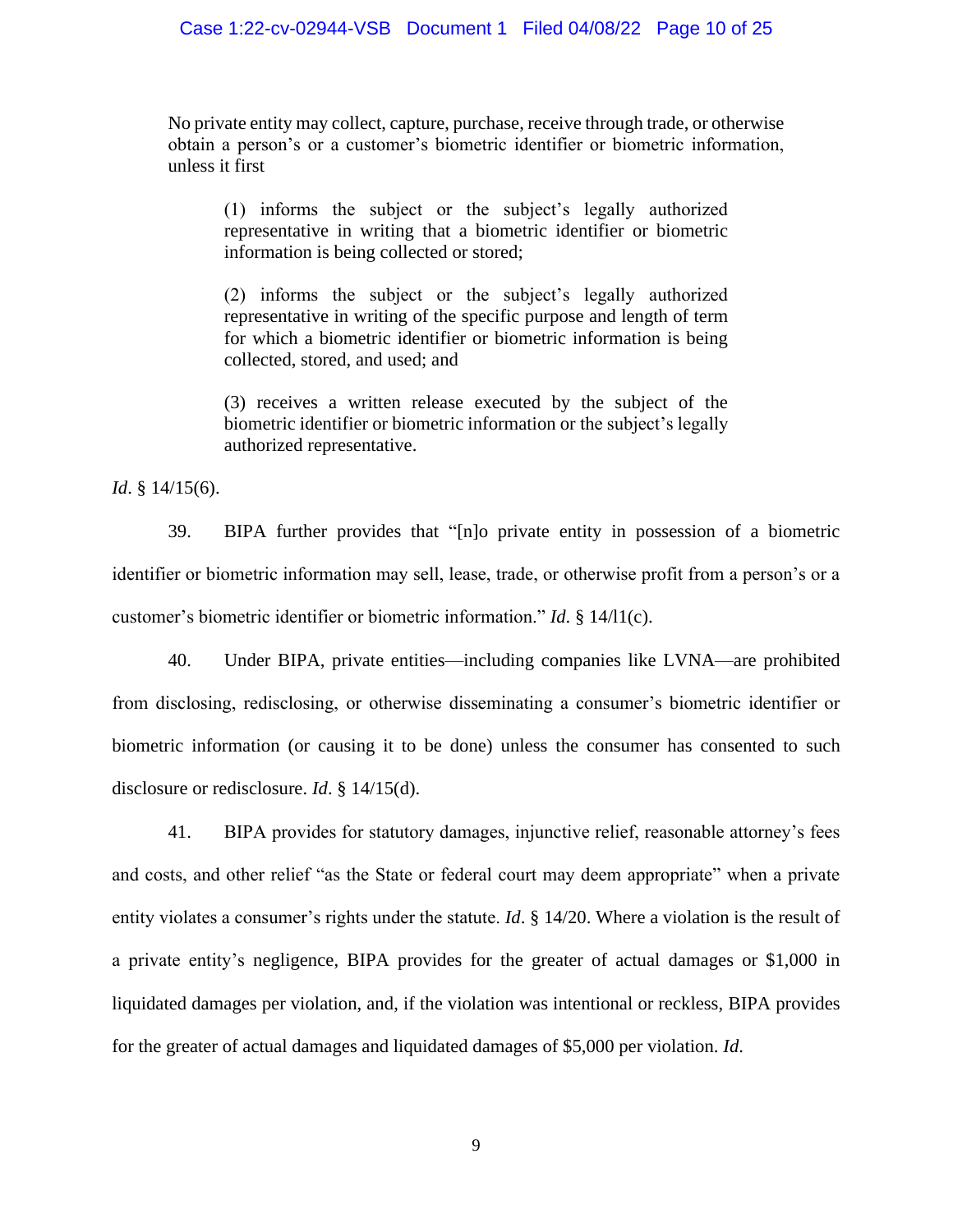# **B. LVNA Collects Its Website Users' Biometric Information And Identifiers Through Its Virtual Try-On Tool**

42. LVNA operates its website (https://us.louisvuitton.com/eng-us/homepage) and markets and sells its products (including sunglasses) through that website.<sup>6</sup>

43. LVNA sells sunglasses and other types of glasses ("eyewear") through its North American website, which allows users and potential customers to use a tool called "Virtual Try-On" which allows a website user to see how LVNA's various eyewear would look on their face.

44. When a user of LVNA's website views eyewear for which the Virtual Try-On tool is available, LVNA invites that potential customer to access its website's Virtual Try-On feature by presenting a "Try On," button that appears in the top-left or top-right corner of the product image for the product being viewed (as illustrated by the screenshots below).

<sup>&</sup>lt;sup>6</sup> Louis Vuitton English U.S. Homepage, https://us.louisvuitton.com/eng-us/homepage (last accessed Apr. 8, 2022). LVNA's "Privacy Policy" states: "This Privacy Policy ('Policy') describes what personal information Louis Vuitton North America, Inc. ('Louis Vuitton') collects on its websites, mobile applications, stores, and other locations where the Policy is located or referenced (the 'Platform'), and how we treat such information." Privacy Policy, available at https://us.louisvuitton.com/eng-us/legalnotice (last accessed Apr. 8, 2022).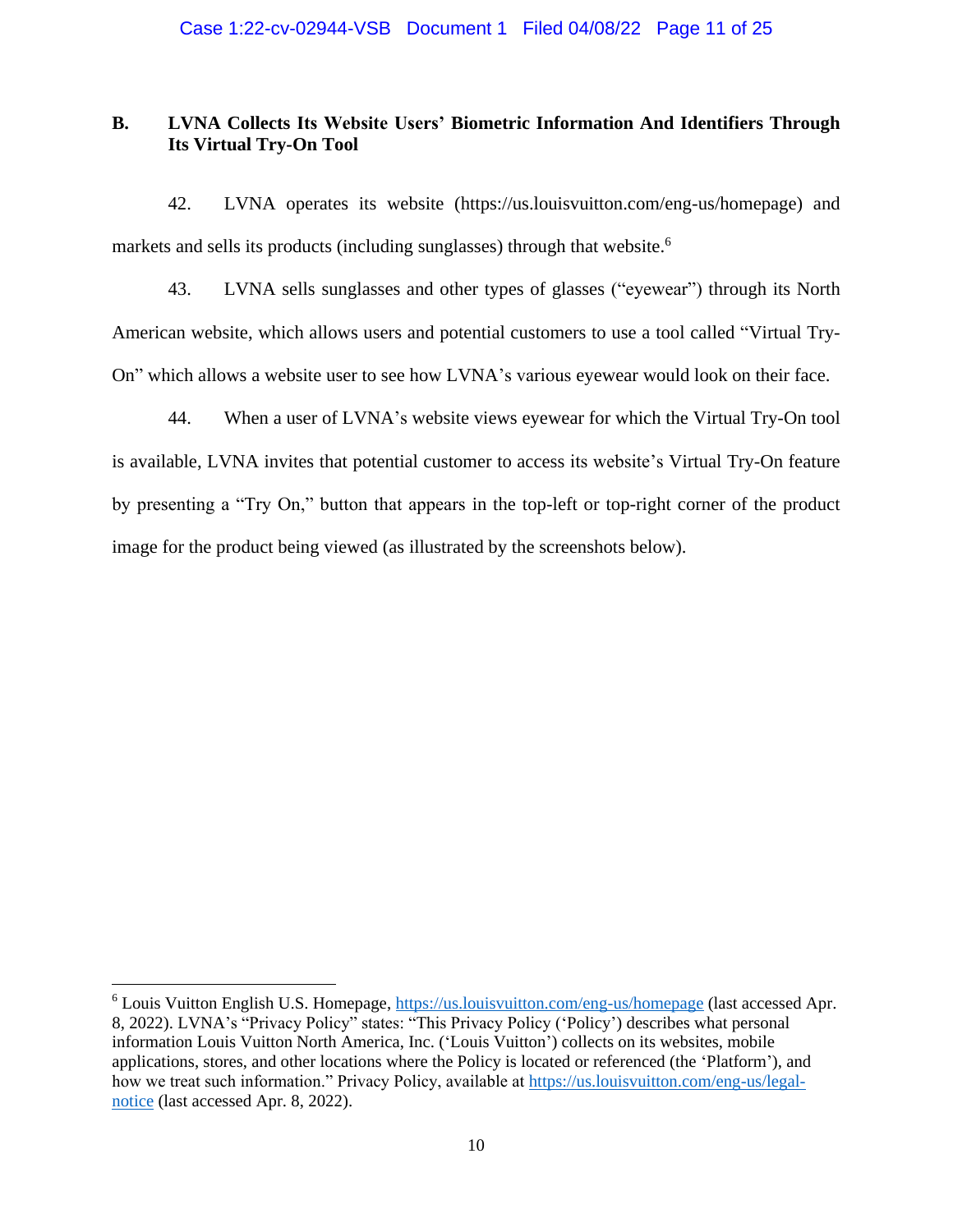# Case 1:22-cv-02944-VSB Document 1 Filed 04/08/22 Page 12 of 25



45. LVNA website users—including Plaintiff and the other Class members—are also able to filter the sunglasses sold by LVNA on its product page to only include sunglasses that a website user can virtually try on using the Virtual Try-On tool.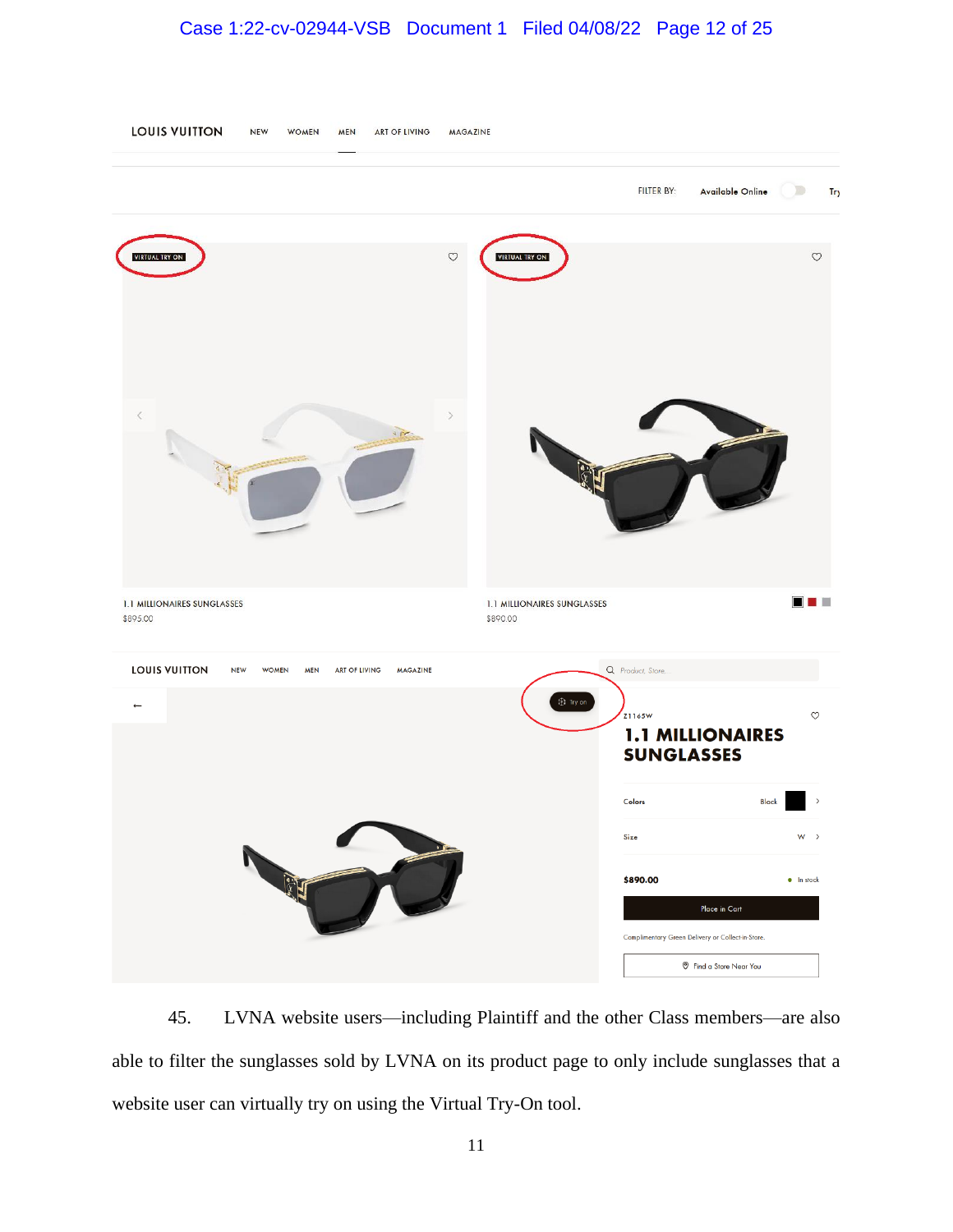# Case 1:22-cv-02944-VSB Document 1 Filed 04/08/22 Page 13 of 25

| 2 Can we help you?<br>1 +1.866.VUITTON Sustainability<br>Ship to: United States                                                                                                                                                                                                                                                                                                                 |                                       |                                    |  |
|-------------------------------------------------------------------------------------------------------------------------------------------------------------------------------------------------------------------------------------------------------------------------------------------------------------------------------------------------------------------------------------------------|---------------------------------------|------------------------------------|--|
| <b>LOUIS VUITTON</b><br><b>NEW</b><br><b>WOMEN</b><br><b>ART OF LIVING</b><br><b>MEN</b><br><b>MAGAZINE</b>                                                                                                                                                                                                                                                                                     |                                       | Q Product, Store,                  |  |
| <b>SUNGLASSES</b><br>Louis Vuitton's collection of sunglasses for men offers designs to flatter every face. From the classic LV Match and modern aviator shapes to the fashion-forward 1.1 Millionaire or LV Waimea, the range<br>embraces both subtle and statement styles. All have in common the meticulous craftsmanship and distinctive signature details for which the House is renowned. |                                       |                                    |  |
|                                                                                                                                                                                                                                                                                                                                                                                                 | Available Online<br><b>FILTER BY:</b> | Try On Enabled<br>Collection<br>SI |  |
| Try On Enabled X                                                                                                                                                                                                                                                                                                                                                                                |                                       |                                    |  |
| $\circ$<br><b>VIRTUAL TRY ON</b>                                                                                                                                                                                                                                                                                                                                                                | <b>VIRTUAL TRY ON</b>                 | $\circ$<br><b>VIRTUAL TRY ON</b>   |  |

46. When website users click the "Try On" button on LVNA's website, the website activates its Virtual Try-On overlay, which uses the user's computer or phone camera to display, on LVNA's website, a real-time image of themselves wearing one of the various sunglasses products they sell.

47. LVNA's Virtual Try-On tool automatically activates the users' webcams, so that their real-time image appears as soon as they click the "Try On" button.

48. Once the webcam is on, the user will see their LVNA eyewear selections placed on their face, with the image moving and changing angles, in real time, to comport with the user's facial movements and adjustments.

49. The Virtual Try-On feature is able to accurately detect, in an instant, where eyewear should be placed on a website visitor's face, and moves the eyewear with the user's movements to ensure that it appears as if the user is actually wearing the eyewear.

50. LVNA also gives its website users—including Plaintiff and the other Class members—the option to take a photo of the product displayed on their faces, to save the image on their computers or smartphones for sharing or later review.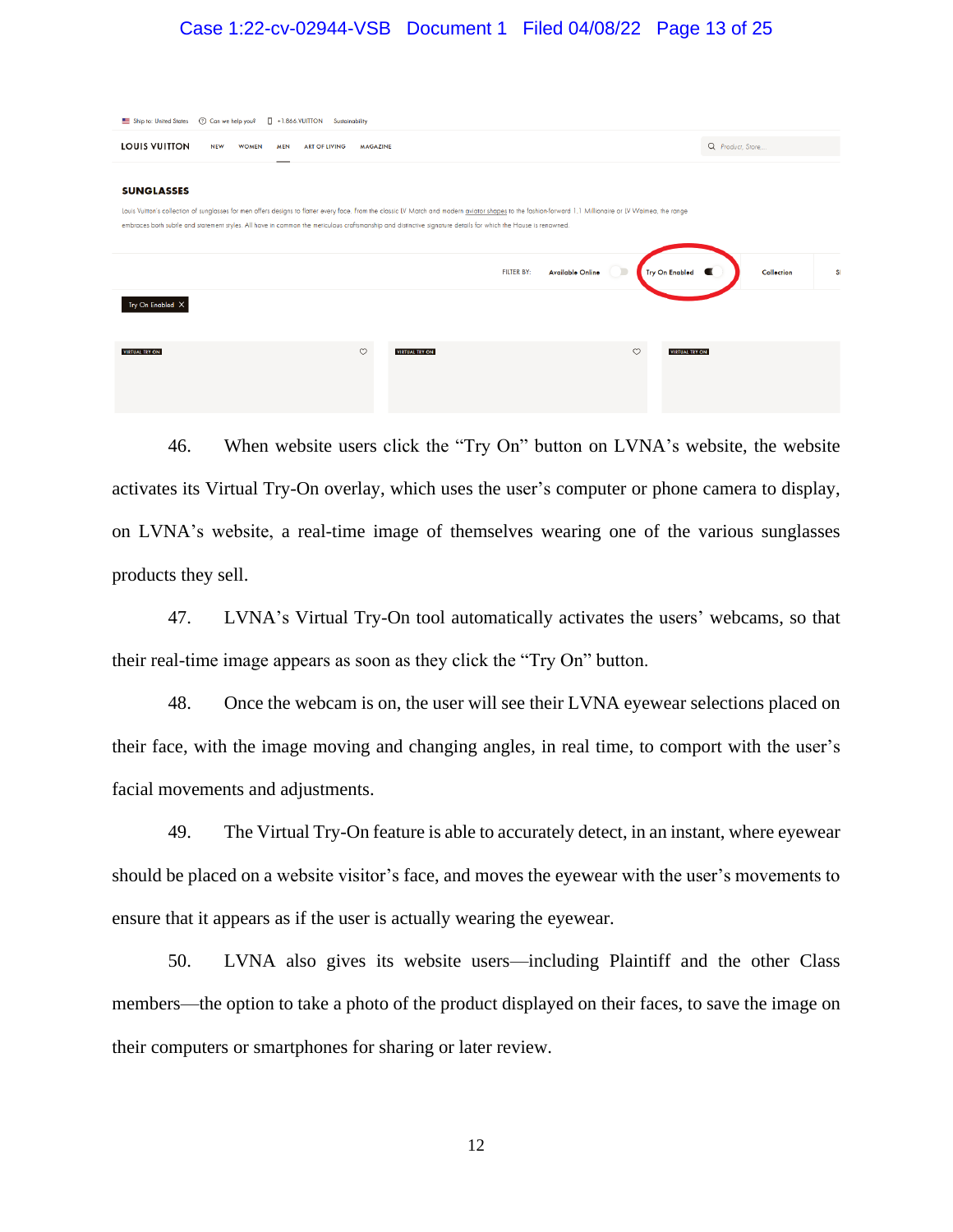### Case 1:22-cv-02944-VSB Document 1 Filed 04/08/22 Page 14 of 25

51. In addition to or instead of using the real-time Virtual Try-On feature on LVNA's website—which requires a smartphone or computer camera—a website user may, instead, upload a photo of his or her face, after which LVNA will place the eyewear in the correct place on the user's photograph. Uploading a photo still requires the use of facial scans to determine the correct placement of the glasses on a user's face.

52. The Virtual Try-On Tool on LVNA's website is powered by an application embedded in LVNA's product webpages, which was created by FittingBox. LVNA incorporates FittingBox's proprietary technology into its website to collect and process the user's facial geometry, which allows, in real time, the proper placement of the eyeglasses on the user's face.

53. The Virtual Try-On Tool on LVNA's website can also capture the user's facial geometry from photos, regardless of whether the photo is taken by web or phone camera while using the Virtual Try-On tool, or on a photo uploaded to the tool. These facial-geometry scans are used to identify the shape and features of the user's face to accurately, and virtually, overlay the eyewear onto the user's facial image.

54. LVNA directs users to use its Virtual Try-On tool, which collects their biometric information and facial scans, and sends it to the address listed below:

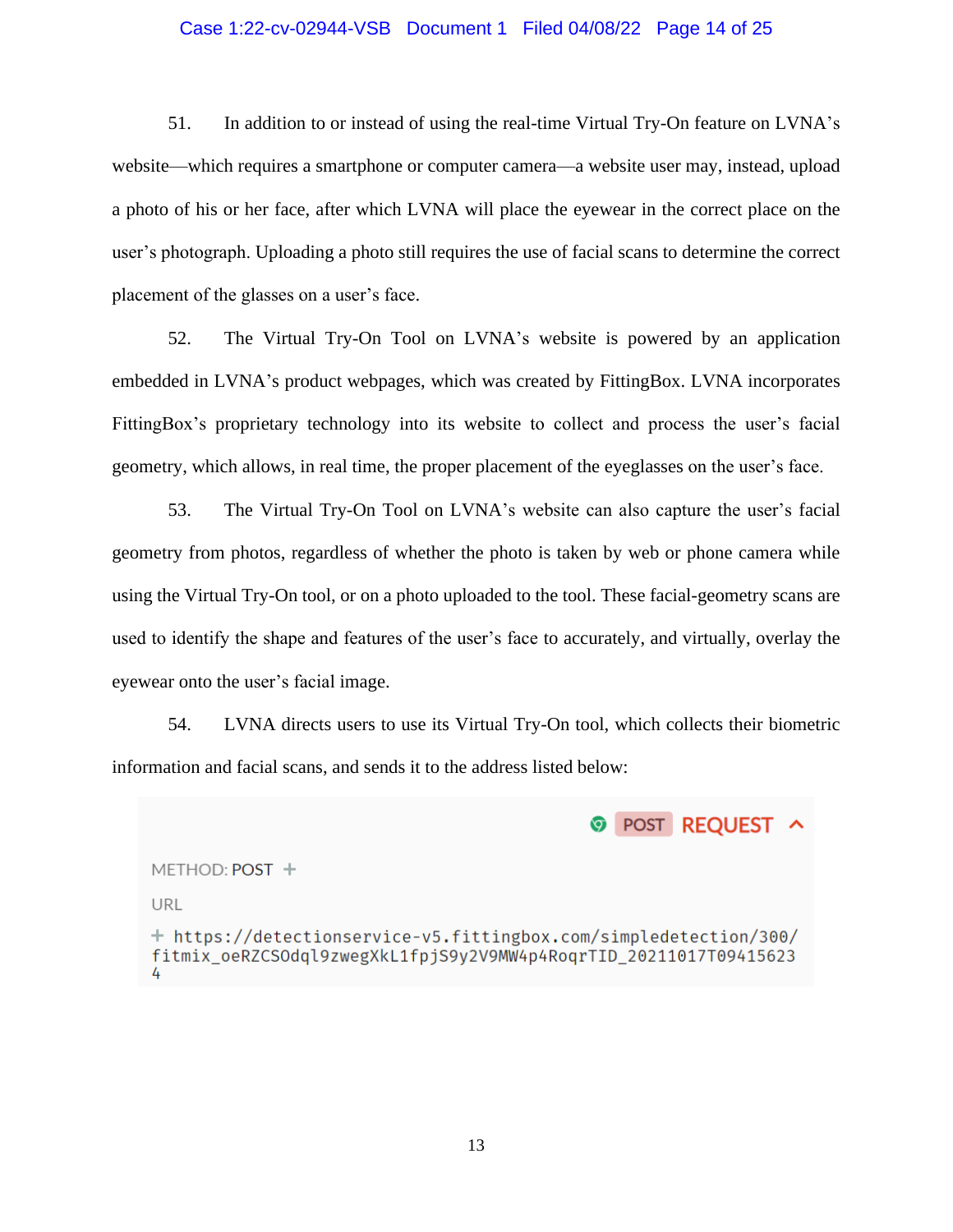### Case 1:22-cv-02944-VSB Document 1 Filed 04/08/22 Page 15 of 25

55. An analysis of the data sent from the user's device to those servers while using the Virtual Try-On tool on LVNA's website indicates that LVNA is enabling and facilitating the collection and storage of its customers' biometric data.

32.1 kB JSON v REQUEST BODY 8 支  $1 \vee 1$ "views": [  $2 \vee$  $3 \vee$ ſ "referenceCameraIndex": 0. 4 "recognitionSceneDatas": [  $5 \vee$  $\mathcal{L}_{\mathcal{L}}$  $6\sqrt{ }$ "inputImage": "/9j/4AA0SkZJRgABA0AAA0ABAAD/  $\overline{7}$ 2wBDAAoHBwgHBgoICAgLCgoLDhgQDg0NDh0VFhEYIx8lJCIfIiEmKzcvJik0KSEiME ExNDk7Pj4+JS5ESUM8SDc9Pjv/ s70zs70zs70zs70zs70zs70zv/wAARCAHgAoADASIAAhEBAxEB/ 80AHwAAA0UBA0EBA0EAAAAAAAAAAAECAw0FBgcIC0oL/ 8QAtRAAAgEDAwIEAwUFBAQAAAF9AQIDAAQRBRIhMUEGE1FhByJxFDKBkaEII0KxwRV S0fAkM2JyggkKFhcYGRolJicoKSo0NTY3ODk6Q0RFRkdISUpTVFVWV1hZWmNkZWZna Glqc3R1dnd4eXqDhIWGh4iJipKTlJWWl5iZmqKjpKWmp6ipqrKztLW2t7i5usLDxMX Gx8jJytLT1NXW19jZ2uHi4+Tl5ufo6erx8vP09fb3+Pn6/ 8QAHwEAAwEBAQEBAQEBAQAAAAAAAAECAwQFBgcICQoL/ 8QAtREAAgECBAQDBAcFBAQAAQJ3AAECAxEEBSExBhJBUQdhcRMiMoEIFEKRobHBCSM zUvAVYnLRChYkNOE18RcYGRomJygpKjU2Nzg50kNERUZHSE1KU1RVVldYWVpjZGVmZ 2hpanN0dXZ3eH16goOEhYaHiImKkpOU1ZaXmJmaoqOkpaanqKmqsrO0tba3uLm6wsP ExcbHyMnK0tPU1dbX2Nna4uPk5ebn6Onq8vP09fb3+Pn6/ 9oADAMBAAIRAxEAPwDqakXkUzvTk5rIsCOaVaVhQOvNAgYUypSO4ph5PNACZpRRiik AogaJ8HrUIzTlOKYEsjZ61EeRTmOaaKAGkUlONGKQDcUuKWigBKWiigB2aUGm9qcKY Ct0NZes3jWOkTXKECQYCcZ5JxWk/wB01znjCbZp0EAPLyZP0AoWrEWfDd/ c6jazS3RUrGwAIXHbJ/pS6X4gj10+

56. The above HTTP request shows the user's image is translated into Base 64 code, then sent to an outside server. Using a "Base 64 to image" decoder on the code transmitted yields the user's image. This code, in Base 64, is collected and stored on the outside server, not on the user's device.

57. But for LVNA's website, consumers—including Plaintiff and the other Class members—would not have had their biometric information collected, stored, and processed.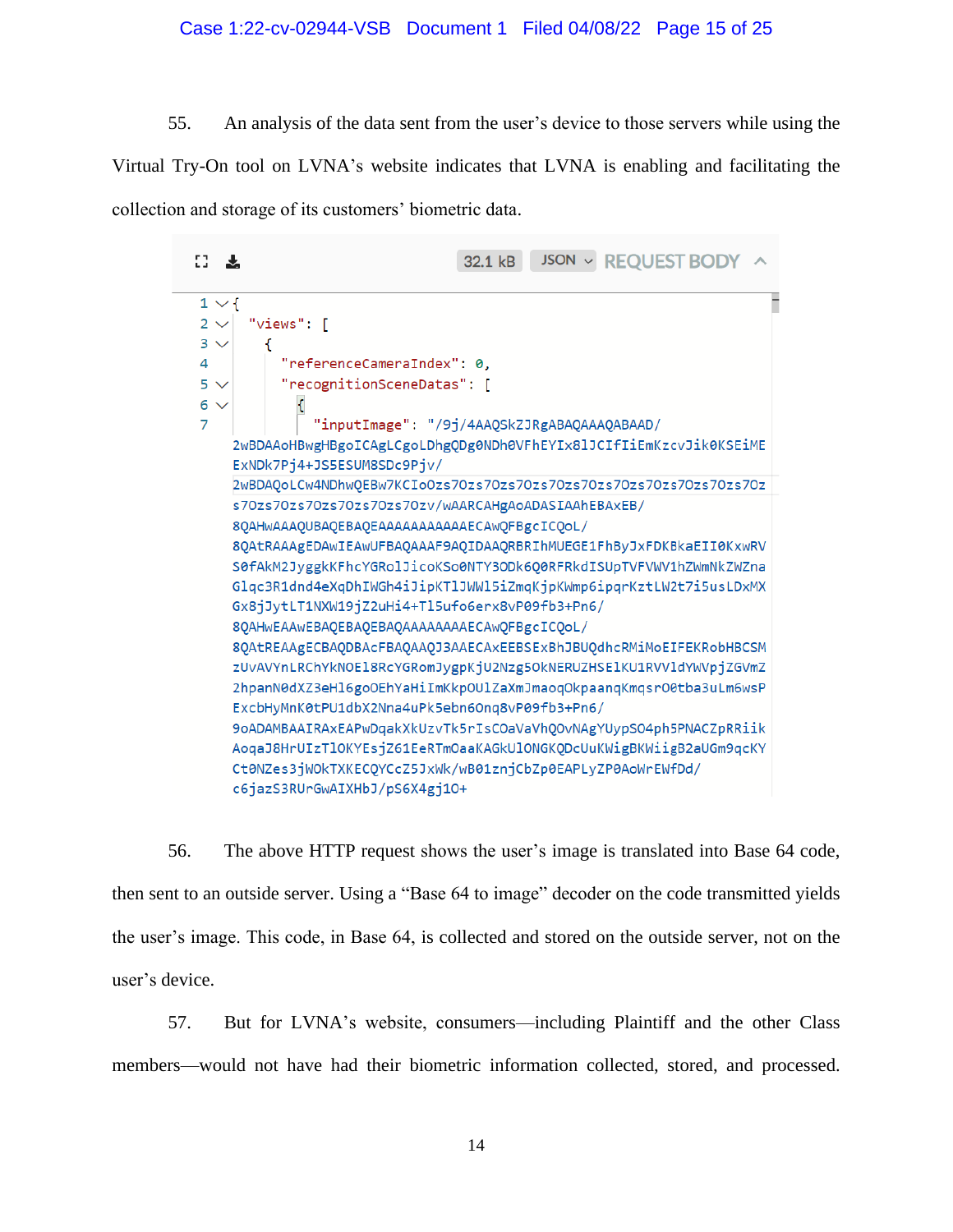# Case 1:22-cv-02944-VSB Document 1 Filed 04/08/22 Page 16 of 25

LVNA causes the capturing and processing of its website users' biometric identifiers, extracted from the users' images while using the Virtual Try-On tool on LVNA's website.

58. LVNA's website extracts the user's biometric data, which is combined with data necessary to show LVNA's eyewear on the user's face, before that data is repackaged and sent back to the user's device (shown below).

| 83 ±      | 3.7 kB JSON v RESPONSE BODY ^ |
|-----------|-------------------------------|
| $23 \vee$ | "recognitionSceneDatas": [    |
| $24 \vee$ | ſ                             |
| $25 \vee$ | "cameraFocal": {              |
| 26        | "x": 595.2000122070312,       |
| 27        | "y": 595.2000122070312        |
| 28        | },                            |
| $29 \vee$ | "cameraCenterPoint": {        |
| 30        | "x": 320,                     |
| 31        | "y": 240                      |
| 32        | },                            |
| $33 \vee$ | "eyesPoints": [               |
| $34 \vee$ | ſ                             |
| 35        | " $x$ ": 343,                 |
| 36        | " $y$ ": 234                  |
| 37        | },                            |
| $38 \vee$ |                               |
| 39        | " $x$ ": 417.5,               |
| 40        | " $y$ ": 233.5                |
| 41        | ł                             |
| 42        | ı,                            |
| $43 \vee$ | "detectedPoints": [           |
| $44 \vee$ | ſ                             |
| 45        | " $x$ ": 294,                 |
| 46        | "y": 230                      |
| 47        | },                            |

59. LVNA does not inform its website users using its website's Virtual Try-On technology (in writing or otherwise)—including Plaintiff and the other Class members—that its website will capture, transfer, and facilitate the processing and storage of facial geometry—a biometric identifier that BIPA specifically protects—or the specific purpose and length of term for which it is collecting, facilitating the storing of, or using of such data.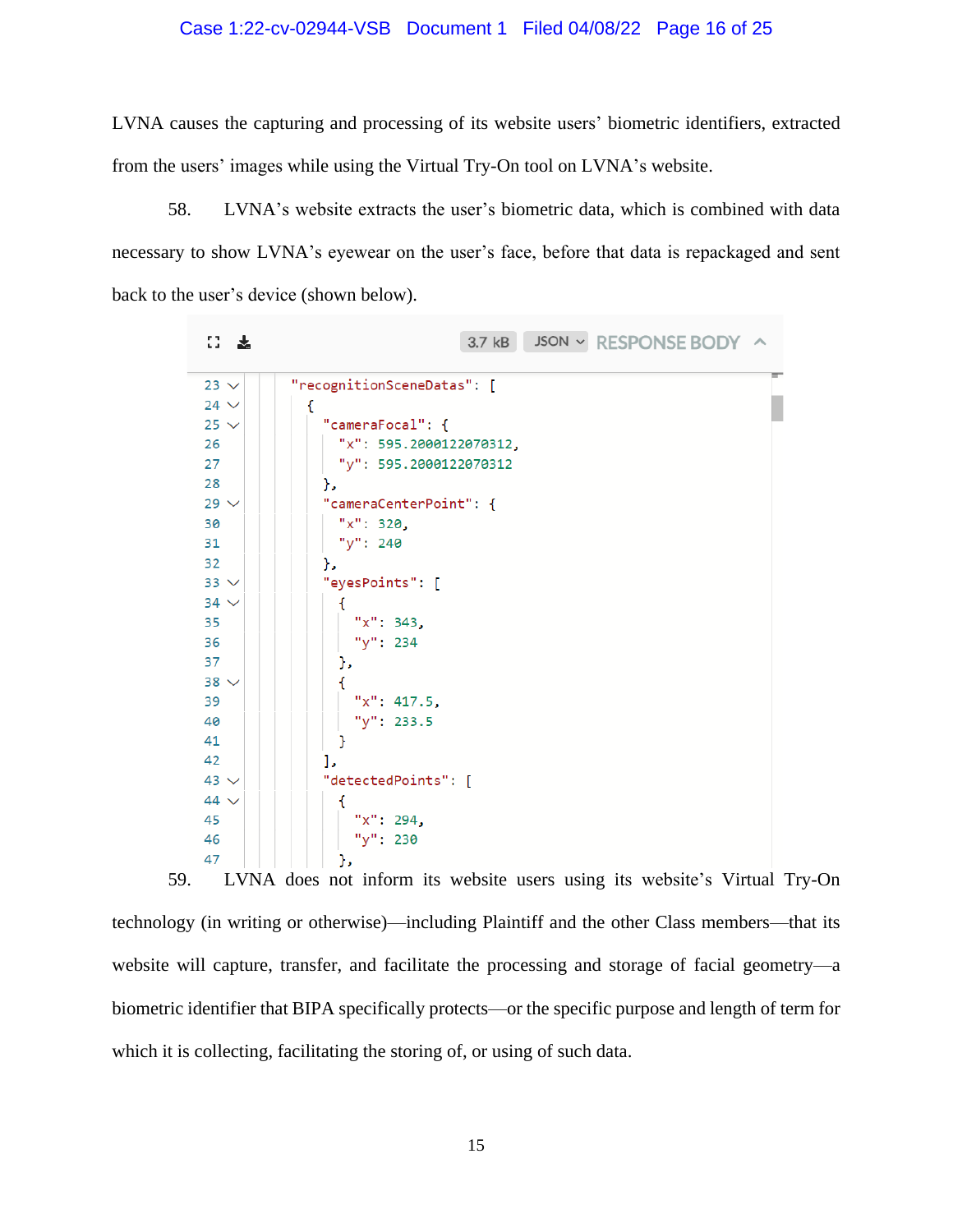### Case 1:22-cv-02944-VSB Document 1 Filed 04/08/22 Page 17 of 25

60. Nor does LVNA obtain its website users'—including Plaintiff and the other Class members'—informed, written consent before capturing or collecting such data.

61. There is no approval, agreement, or confirmation process that a LVNA website user is required to go through to use the Virtual Try-On tool, and LVNA provides no warning that it is about to facilitate the capturing and storage of the user's biometric data.

62. In further contravention of BIPA, LVNA also does not have a publicly-available written policy establishing a retention schedule and guidelines for permanently destroying biometric identifiers or biometric information obtained from its website users, including Plaintiff and the other Class members.

## **CLASS ACTION ALLEGATIONS**

63. Plaintiff brings this action as a class action pursuant to Rules 23(a), 23(b)(2), and (b)(3) of the Federal Rules of Civil Procedure, on behalf of a class defined as:

All persons whose biometric identifiers were captured by LVNA through use of the Virtual Try-On tool on Defendant's websites, including us.louisvuitton.com, while residing in Illinois from [years] years preceding the date of the filing of this action to the present.

64. Excluded from the Class are LVNA and any of its members, affiliates, parents, subsidiaries, officers, directors, employees, successors, or assigns; and the Court staff assigned to this case and their immediate family members. Plaintiff reserves the right to modify or amend the Class definition, as appropriate, during the course of this litigation.

65. This action has been brought and may properly be maintained on behalf of the Class

proposed herein under the criteria of Rule 23 of the Federal Rules of Civil Procedure.

66. **Numerosity—Federal Rule of Civil Procedure 23(a)(1).** The proposed Class is sufficiently numerous that individual joinder of all Class members is impracticable. While Plaintiff believes that there are not less than one hundred thousand (100,000) Class members, the precise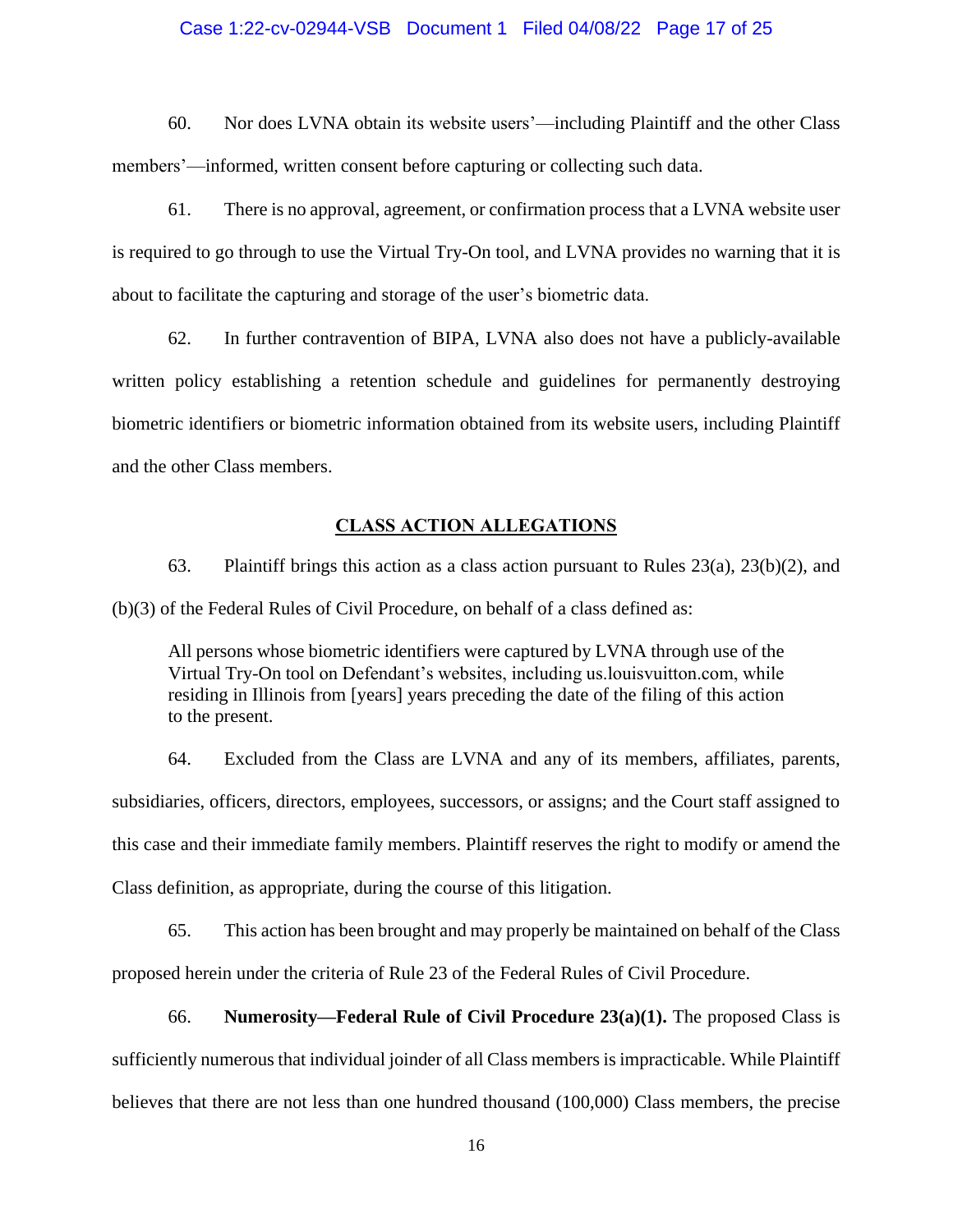# Case 1:22-cv-02944-VSB Document 1 Filed 04/08/22 Page 18 of 25

number of Class members is presently unknown to Plaintiff, but may be ascertained from LVNA's books, records, and electronically stored information. Class members may be notified of the pendency of this action by recognized, Court-approved notice dissemination methods, which may include U.S. Mail, electronic mail, Internet postings, and/or published notice.

# 67. **Commonality and Predominance—Federal Rules of Civil Procedure 23(a)(2)**

**and 23(b)(3).** This action involves common questions of law and fact, which predominate over

any questions affecting only individual Class members, including, without limitation:

- a. Whether LVNA qualifies as a "private entity" as defined by 740 Ill. Comp. Stat. 14/10;
- b. Whether LVNA captures, collects, stores, or distributes information that qualifies as "biometric information" or "biometric identifiers" of users of the Virtual Try-On tool on LVNA's website, as defined by 740 Ill. Comp. Stat. 14/10 and 740 Ill. Comp. Stat. 14/15, *et seq*.;
- c. Whether LVNA developed or made publicly available a written policy establishing a retention schedule and guidelines for destroying its Virtual Try-On tool users' biometric information and biometric identifiers, 740 Ill. Comp. Stat. 14/15(a) requires;
- d. Whether LVNA obtained an executed written release from each user of LVNA's Virtual Try-On tool before capturing their biometric information and biometric identifiers, as 740 Ill. Comp. Stat. 14/15(b) requires;
- e. Whether LVNA, previously or on an ongoing basis, collected, captured, purchased, received through trade, or otherwise obtained its website users' biometric identifiers or biometric information through its Virtual Try-On tool on its website, in violation of 740 Ill. Comp. Stat. 14, *et seq*.;
- f. Whether LVNA's conduct was and is willful, reckless, or negligent;
- g. The appropriate measure of damages to award Plaintiff and the other Class members; and
- h. The appropriate injunctive relief to which Plaintiff and the other Class members are entitled.

# 68. **Typicality—Federal Rule of Civil Procedure 23(a)(3).** Plaintiff's claims are

typical of the other Class members' claims because Plaintiff and each of the other Class members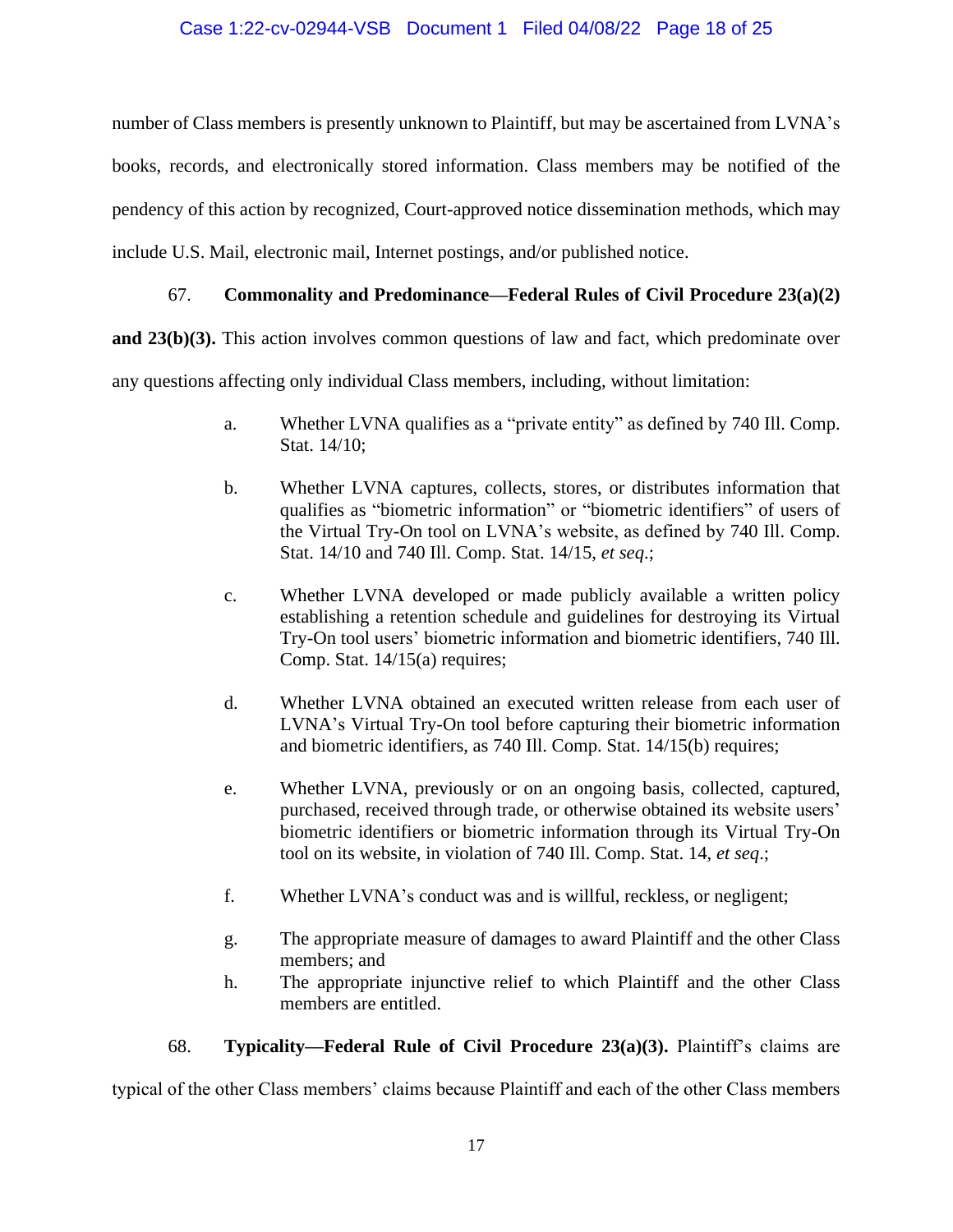#### Case 1:22-cv-02944-VSB Document 1 Filed 04/08/22 Page 19 of 25

used the same Virtual Try-On tool on LVNA's website, through which LVNA collected, captured, purchased, received through trade, or otherwise obtained their biometric identifiers or biometric information, and did not inform Plaintiff or the other Class members of such collection, capture, purchase, receiving through trade, or otherwise obtaining of such biometric identifiers or biometric information, and did not obtain written consent for this same capture, collection, purchase, receiving through trade, or otherwise obtaining of biometric information or biometric identifiers from Plaintiff or the other Class members.

69. **Adequacy of Representation—Federal Rule of Civil Procedure 23(a)(4).** Plaintiff is an adequate Class representative because her interests do not conflict with the interests of the other Class members who she seeks to represent, Plaintiff has retained counsel competent and experienced in complex class action litigation, including successfully litigating class action cases similar to this one, where a defendant breached statutory obligations, and Plaintiff intends to vigorously prosecute this action. Class members' interests will be fairly and adequately protected by Plaintiff and her counsel.

70. **Declaratory and Injunctive Relief—Federal Rule of Civil Procedure 23(b)(2).** LVNA acted or refused to act on grounds generally applicable to Plaintiff and the other Class members, thereby making appropriate final injunctive relief and/or declaratory relief, as described below.

71. **Superiority—Federal Rule of Civil Procedure 23(b)(3).** A class action is superior to any other available means for the fair and efficient adjudication of this controversy, and no unusual difficulties are likely to be encountered in the management of this class action. Individualized litigation creates a potential for inconsistent or contradictory judgments and increases the delay and expense to all parties and the court system. By contrast, the class action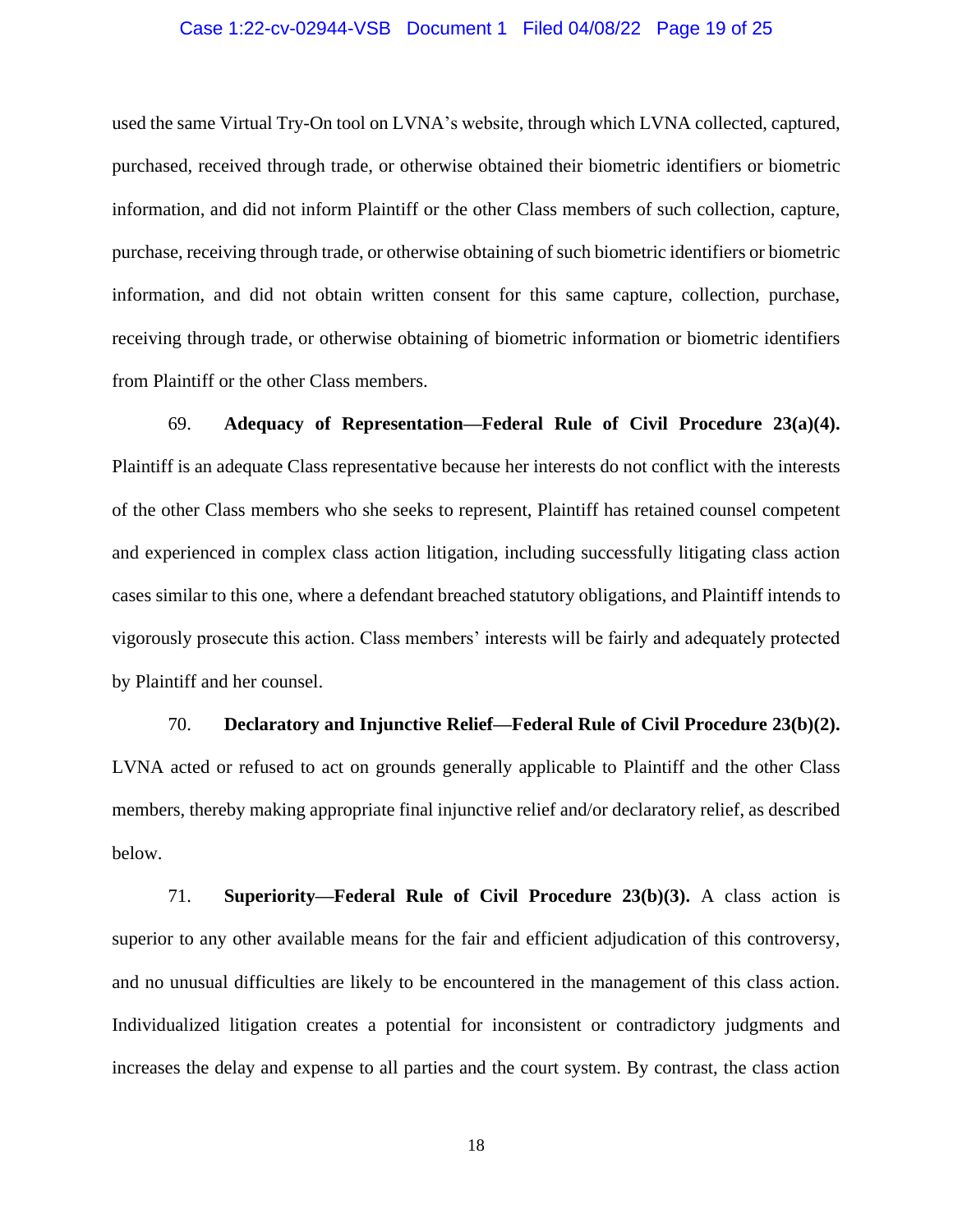device presents far fewer management difficulties, and provides the benefits of single adjudication, economy of scale, and comprehensive supervision by a single court.

## **CLAIMS FOR RELIEF**

# **FIRST CAUSE OF ACTION Violation of 740 Ill. Comp. Stat. 14/15(b) (Failure to Inform in Writing and Obtain Written Release from Users Prior to Capturing, Collecting, or Storing Biometric Identifiers)**

72. Plaintiff reasserts, realleges, and incorporates by reference each of the allegations contained in Paragraphs 1 through 71 (above), as though asserted and alleged herein.

73. Plaintiff brings this claim individually and on behalf of the other Class members.

74. The us.LouisVuitton.com Virtual Try-On technology captured—and continues to capture—Plaintiff's and the other Class members' facial geometry information.

75. Facial geometry is a biometric identifier protected by BIPA.

76. BIPA prohibits private entities like LVNA from collecting, capturing, purchasing, receiving through trade, or otherwise obtaining website users' biometric identifiers or biometric information without first informing them in writing of such activities; informing them in writing of the specific purpose and length of term for which biometric identifiers or biometric information are being collected, stored, and used; and obtaining a written release executed by the websites users whose biometric identifiers or biometric information is being collected.

77. LVNA does not inform its customers in writing that their biometric information will be collected through the use of the Virtual Try-On tool; does not inform them in writing of the specific purpose and length of time that their biometric information will be collected, stored, and used; and does not obtain a written release from its customers informing them that, by using LVNA's Virtual Try-On tool, their biometric information and biometric identifiers will be collected.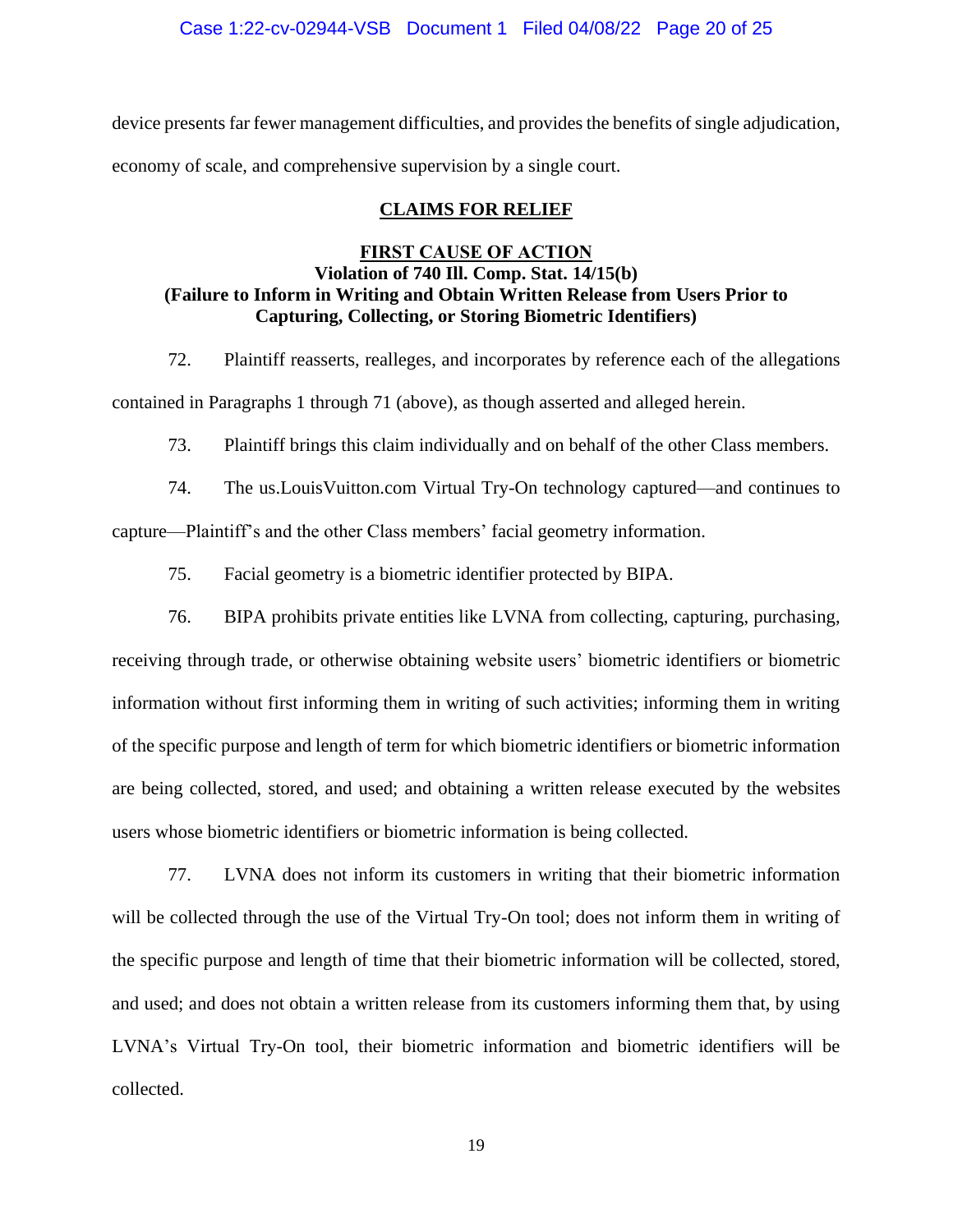### Case 1:22-cv-02944-VSB Document 1 Filed 04/08/22 Page 21 of 25

78. Upon information and belief, LVNA is continuing to collect, capture, and store biometric information and biometric identifiers of its website's users, without the specific permission required by BIPA.

79. Plaintiff and the other Class members have been injured by LVNA's conduct alleged herein, which injury includes the unknowing loss of control of their most unique biometric identifiers, and violations of their privacy due to LVNA's collection, capture, and storage of their biometric information and biometric identifiers, and the sharing of that data with third parties; accordingly, the imposition of statutory damages under BIPA is appropriate here.

# **SECOND CAUSE OF ACTION Violation of 740 Ill. Comp. Stat. 14/15(a) (Failure to Develop and Make Publicly Available a Written Policy for Retention and Destruction of Biometric Identifiers) Damages and Injunctive Relief**

80. Plaintiff reasserts, realleges, and incorporates by reference each of the allegations contained in Paragraphs 1 through 71 (above), as though asserted and alleged herein.

81. Plaintiff brings this claim individually and on behalf of the other Class members.

82. The us.LouisVuitton.com Virtual Try-On operates by capturing the facial geometry

of users of LVNA's Virtual Try-On tool, including Plaintiff and the other Class members.

83. Facial geometry is a biometric identifier or biometric information, protected by

BIPA.

84. BIPA requires private entities, like LVNA, in possession of biometric identifiers or biometric information to develop a written policy, made available to the public, establishing a retention schedule and guidelines for permanently destroying biometric identifiers and biometric information when the initial purpose for collecting or obtaining such identifiers or information has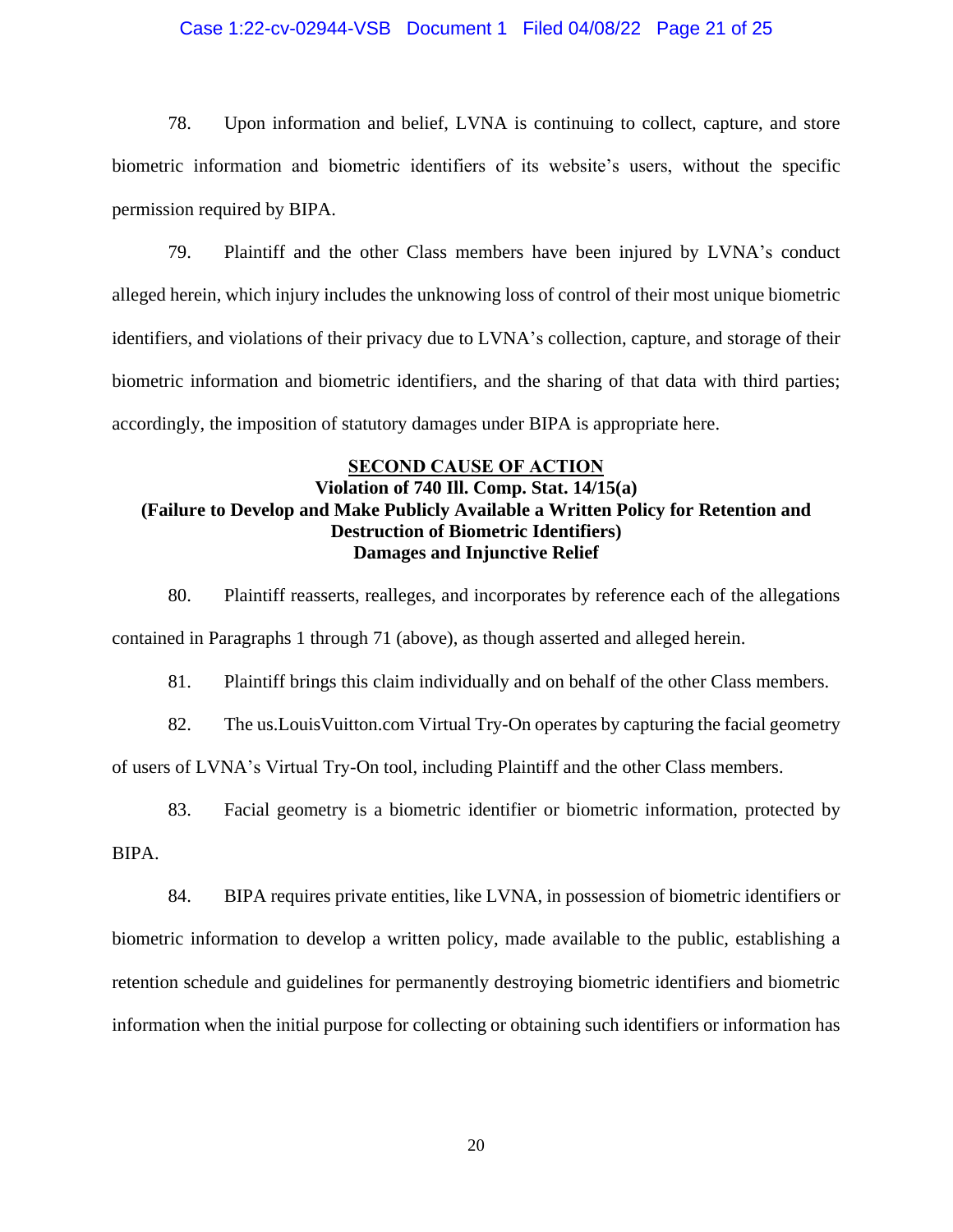### Case 1:22-cv-02944-VSB Document 1 Filed 04/08/22 Page 22 of 25

been satisfied or within three years of the individual's last interaction with the private entity, whichever occurs first.

85. LVNA did not develop, possess, or publish to its website users—including Plaintiff and the other Class members—such a written policy at any time during its capture, collection, or storage of Plaintiff's and the other Class members' biometric information or biometric identifiers, which LVNA caused to be obtained through their use of the Virtual Try-On tool on LVNA's website, us.LouisVuitton.com.

86. As a result, LVNA denied Plaintiff and the other Class members of their rights under BIPA to be made aware of their retention and destruction policies as to their biometric identifiers. Additionally, LVNA's failure to develop the required retention and destruction policies placed Plaintiff's and the other Class members' sensitive biometric identifiers at risk of compromise or illicit use by LVNA's and others.

87. Plaintiff and the other Class members have been injured by LVNA's conduct, as alleged herein, which injury includes the unknowing loss of control of their most unique biometric identifiers, and violations of their privacy due to LVNA's collection, capture, and storage of their biometric information and biometric identifiers, and its sharing of that data with foreign companies; accordingly, the imposition of statutory damages under BIPA is appropriate here.

88. Moreover, an injunction is warranted pursuant to 740 Ill. Comp. Stat. 14/20(4), requiring LVNA to develop a written policy, and inform Plaintiff and the other Class members of that policy, after ensuring that their information is destroyed.

#### **REQUEST FOR RELIEF**

Wherefore, Plaintiff, individually and on behalf of the other Class members, respectfully requests that the Court enter an order granting the following relief: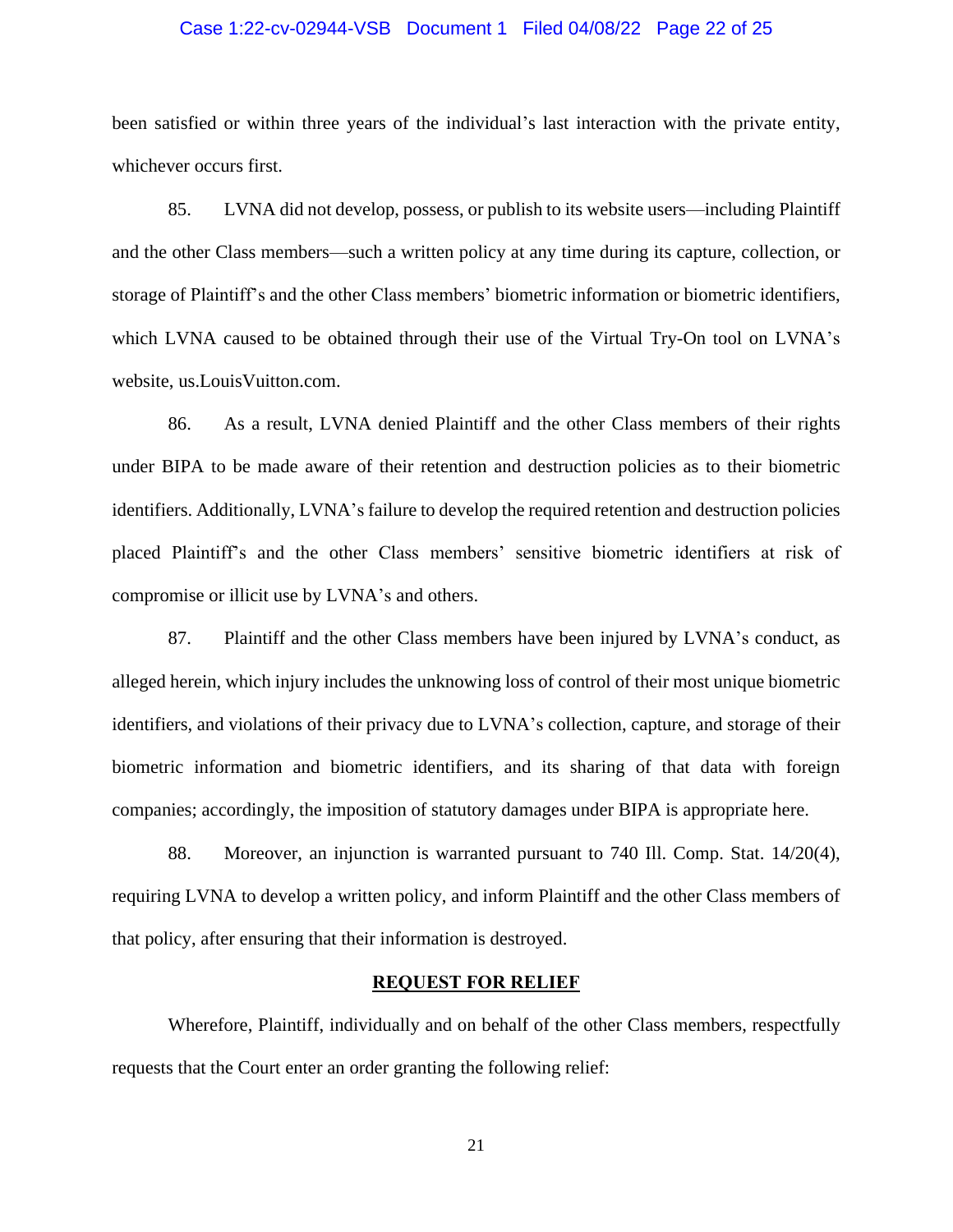- a. Finding that this action satisfies the requirements for maintenance as a class action as set forth in Rule 23 of the Federal Rules of Civil Procedure and certifying the class defined herein;
- b. Appointing Plaintiff as representative of the Class and her undersigned counsel as class counsel;
- c. Entering judgment in favor of Plaintiff and the other Class members and against LVNA;
- d. Awarding Plaintiff and the other Class members liquidated damages of \$1,000 per negligent violation, \$5,000 per willful or reckless violation, or actual damages, whichever is greater, for each of LVNA's BIPA violations;
- e. Issuing an injunction ordering LVNA to comply with BIPA and to disclose to Plaintiff and the other Class members whether LVNA possesses their biometric identifiers or biometric information, LVNA's uses of their biometric information or biometric identifiers; and LVNA's retention and destruction policies regarding their biometric information or biometric identifiers;
- f. Issuing an injunction ordering LVNA to comply with BIPA by preparing, producing, or adopting a publicly published retention and destruction policy for the biometric information or biometric identifiers that it collects;
- g. Awarding reasonable attorneys' fees and costs, including expert witness fees and other litigation expenses, as provided for in 740 Ill. Comp. Stat. 14/20; and
- h. Granting such other and further relief as the Court deems appropriate.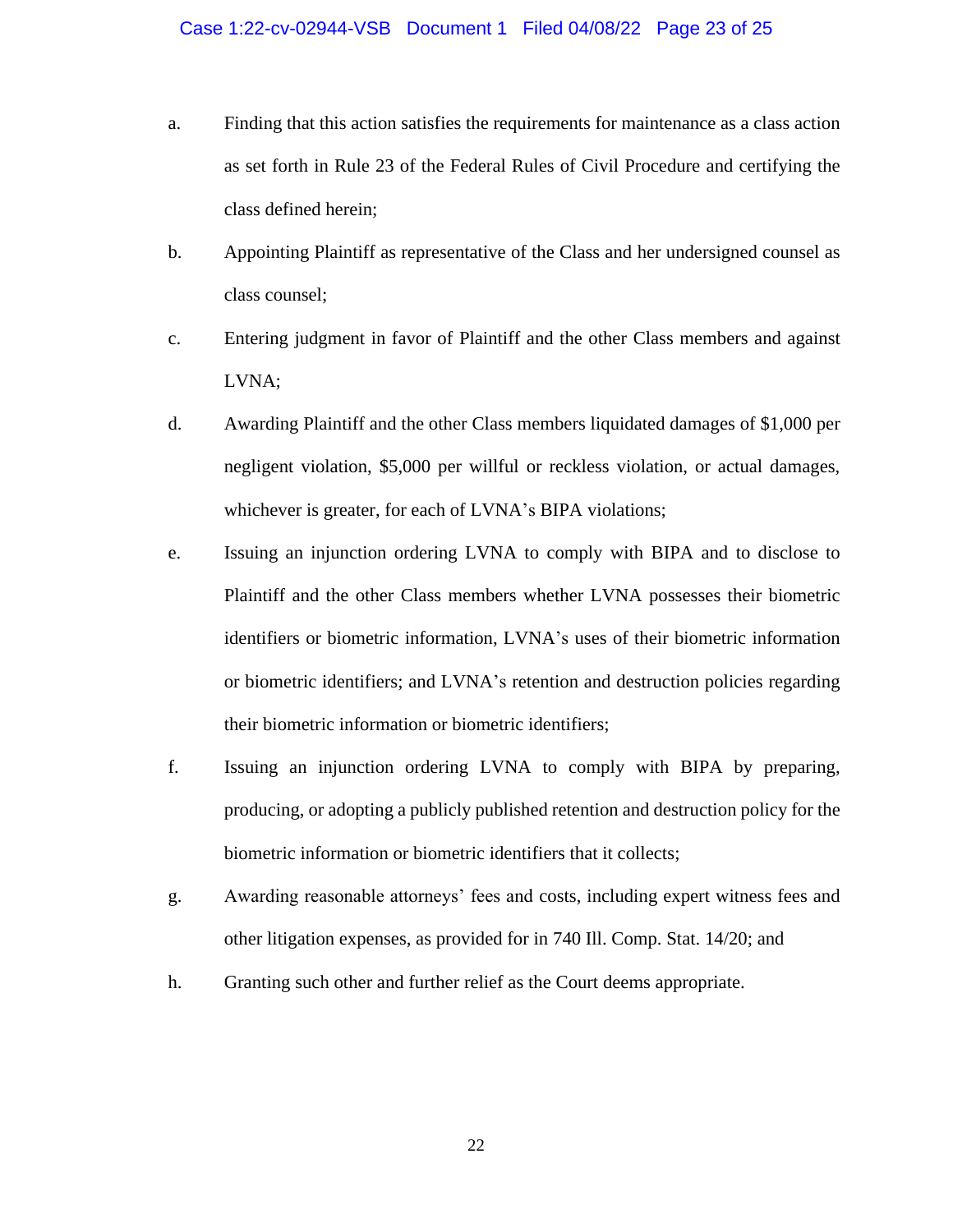### **JURY TRIAL REQUESTED**

Plaintiff, individually and on behalf of the other Class members, requests a trial by jury on

all claims so triable.

Dated: April 8, 2022 Respectfully submitted

*/s/David A. Straite*

DAVID A. STRAITE dstraite@dicellolevitt.com **DICELLO LEVITT GUTZLER LLC** One Grand Central Place 60 East 42nd Street, Suite 2400 New York, New York 10165 Telephone: (646) 933-1000

ADAM J. LEVITT alevitt@dicellolevitt.com AMY E. KELLER\* akeller@dicellolevitt.com JAMES A. ULWICK\* julwick@dicellolevitt.com SHARON CRUZ\* scruz@dicellolevitt.com **DICELLO LEVITT GUTZLER LLC**

Ten North Dearborn Street, Sixth Floor Chicago, Illinois 60602 Telephone: (312) 214-7900

JAMES J. PIZZIRUSSO\* jpizzirusso@hausfeld.com **HAUSFELD LLP** 888 16th Street, NW, Suite 300 Washington, D.C. 20006 Telephone: (202) 540-7200

STEVEN M. NATHAN snathan@hausfeld.com **HAUSFELD LLP** 33 Whitehall St., 14th Floor New York, New York 10004 Telephone: (646) 357-1100